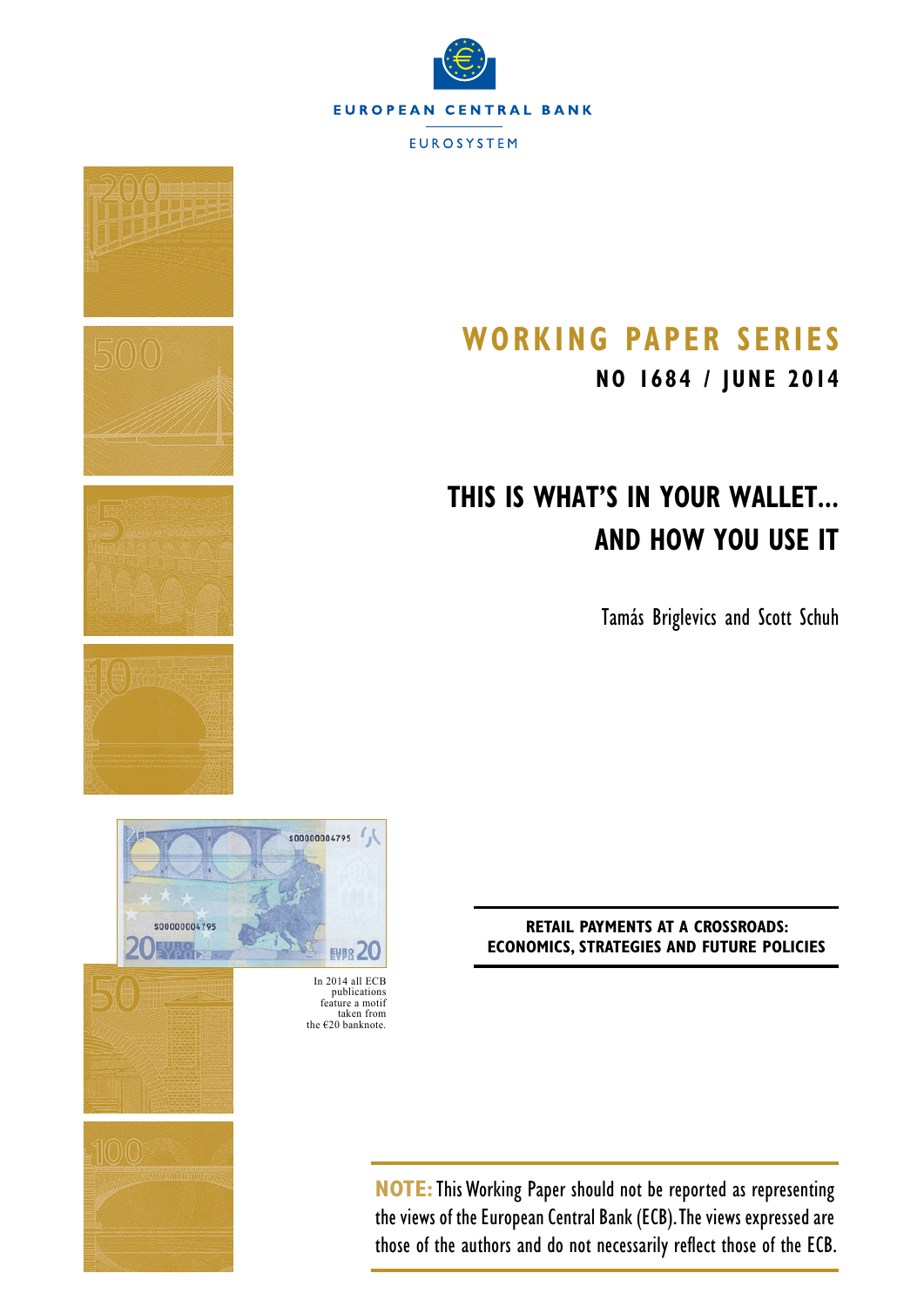#### **Retail payments at a crossroads: economics, strategies and future policies**

This paper was submitted and accepted for the bi-annual retail payments conference titled "Retail payments at a crossroads: economics, strategies and future policies" organised by the European Central Bank (ECB) and the Banque de France (BdF), on 21 and 22 October 2013 in Paris. The aim of the conference was to bring together academics, regulators and market participants to discuss possible developments and dynamics that will shape the future retail payments landscape.

Retail payments provide a very important, yet not the most visible, infrastructure for the operation of the real economy. The way economic actors pay is not only important from a theoretical point of view but also from a policy perspective as the costs for providing payment services are substantial in most countries. As we are witnessing a transformation in these markets from traditional paper-based payment instruments towards electronic means of payments, the interaction between market forces and regulatory initiatives continues to be a determining factor for the future. This interaction, and the possible policy conclusions stemming from it, was the main theme of this conference.

The selection and refereeing process of this paper has been carried out by the conference organisational team composed of experts from both organising institutions. As the conference was organised with a focus on the key issues above, papers were selected not only based on their standalone quality but also considering the relevance of the research subject to the themes of the event. Following the conference the selected papers have been asked to be revised according to the discussants assigned to the respective paper.

The paper is released in order to make the working papers and accompanying research submitted to the conference publicly available. All working papers submitted to the conference can be found at

http://www.ecb.europa.eu/events/conferences/html/131021\_ecb\_bdf.en.html.

#### **Acknowledgements**

The views and opinions expressed in this paper are those of the authors and do not necessarily represent the views of the Federal Reserve Bank of Boston or the Federal Reserve System. We thank Marc Rysman for his continuous support throughout the project, Randall Wright, Santiago Carbo-Valverde and participants at the Boston Fed Department Seminar, the ECB-BdF Retail Payments at a Crossroads Conference and the Bank of Canada for helpful comments and suggestions.

#### **Tamás Briglevics**

Federal Reserve Bank Boston and Boston College; e-mail: tamas.briglevics@bos.frb.org

#### **Scott Schuh**

Federal Reserve Bank Boston; e-mail: scott.schuh@bos.frb.org

#### **© European Central Bank, 2014**

| Address        | Kaiserstrasse 29, 60311 Frankfurt am Main, Germany  |
|----------------|-----------------------------------------------------|
| Postal address | Postfach 16 03 19, 60066 Frankfurt am Main, Germany |
| Telephone      | $+496913440$                                        |
| Internet       | http://www.ecb.europa.eu                            |

All rights reserved. Any reproduction, publication and reprint in the form of a different publication, whether printed or produced electronically, in whole or in part, is permitted only with the explicit written authorisation of the ECB or the authors. This paper can be downloaded without charge from http://www.ecb.europa.eu or from the Social Science Research Network electronic library at http://ssrn.com/abstract\_id=2431322. Information on all of the papers published in the ECB Working Paper Series can be found on the ECB's website, http://www.ecb.europa.eu/pub/scientific/wps/date/html/index.en.html

| <b>ISSN</b>            | 1725-2806 (online)         |
|------------------------|----------------------------|
| <b>ISBN</b>            | 978-92-899-1092-7          |
| <b>EU Catalogue No</b> | QB-AR-14-058-EN-N (online) |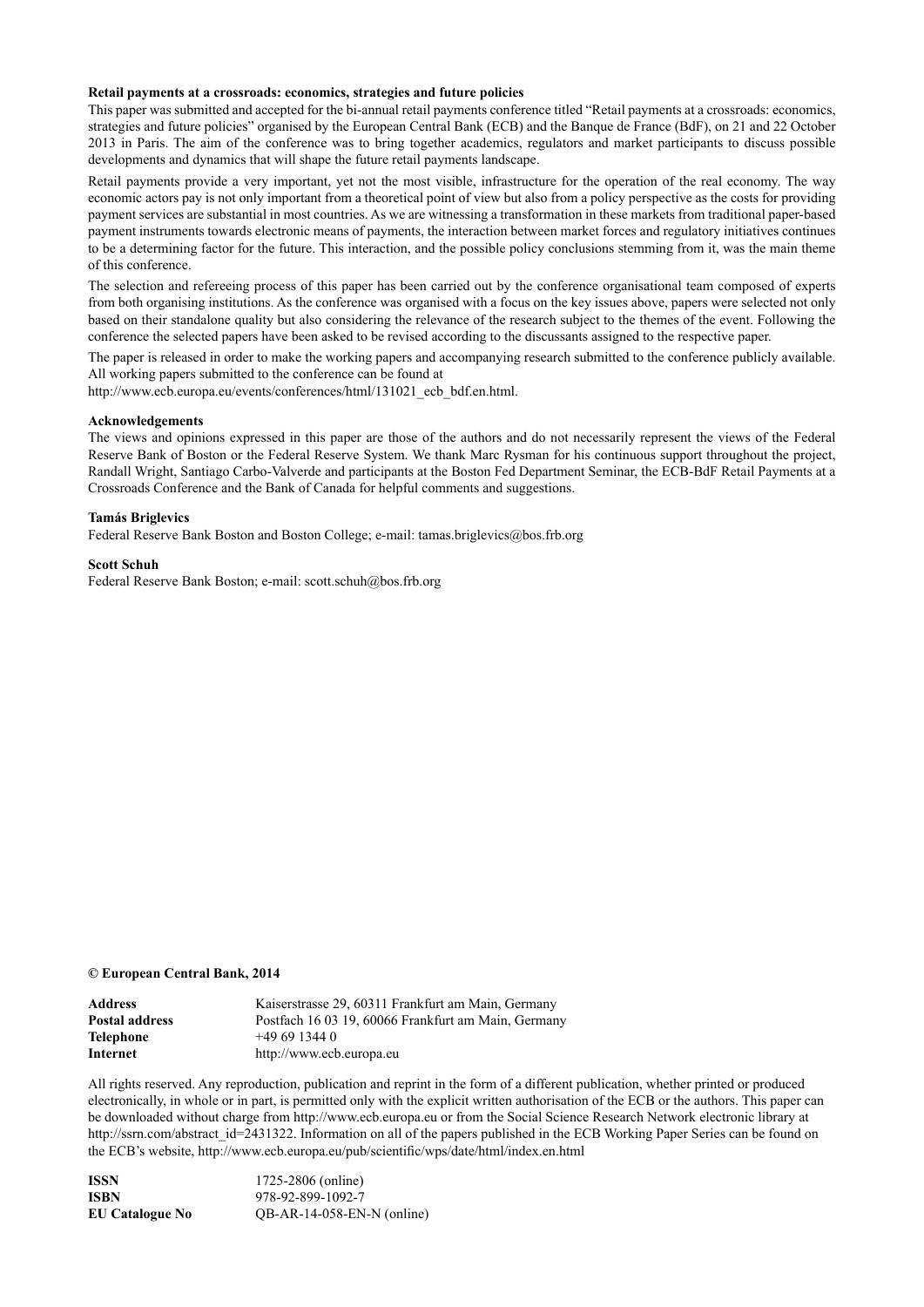#### Abstract

Data from the 2012 Diary of Consumer Payment Choice (DCPC) shows substantial changes in payment instrument use of U.S. households compared to the results in Klee (2008) (which were based on data from 2001): Checks have virtually disappeared from purchase transactions, while still play a role in bill payments. Cash, on the other hand, still plays a large role for low-value transactions. The diary data is used to jointly analyze payment instrument use and consumers' demand for liquid assets. Preliminary results indicate that payment instrument choice is an integral part of consumers' cash management practices and hence cash demand; therefore, contrary to simple Baumol (1952)—Tobin (1956) models, they should be analyzed together.

Keywords: payment instrument choice, money demand, cash withdrawals, payment cards, Diary of Consumer Payment Choice

JEL Classification: E41, E42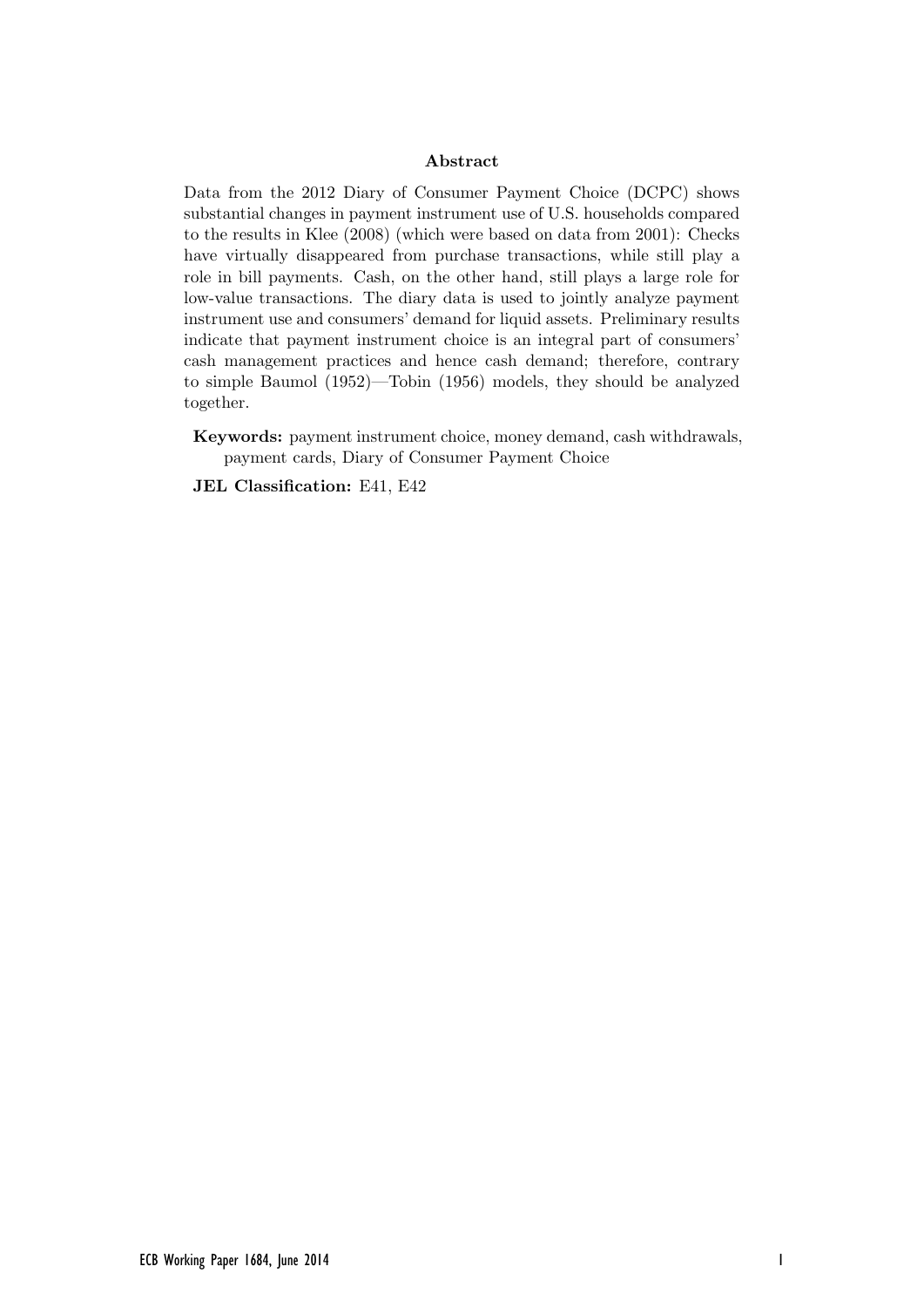## 1 Introduction

A popular commercial campaign by the U.S. bank Capital One asks listeners, "What's in your wallet?" This paper attempts to answer this question using a panel of micro data from the new 2012 Diary of Consumer Payment Choice (DCPC). Aside from prurient interests in other peoples' wallets, the question and answer offers fresh insights into (i) the transformation of the money and payment system from paper to electronics in the United States, where consumers choose to adopt, carry, and use one of nearly a dozen means of payment to buy goods and services; and (ii) the effect of this transformation on liquid asset management.

There have been a number of recent contributions on payment instrument choice in various countries using transaction-level data, see, for example, Fung, Huynh, and Sabetti (2012) for Canada, Bounie and Bouhdaoui (2012) for France, von Kalckreuth, Schmidt, and Stix (2009) for Germany, Klee (2008) and Cohen and Rysman (2012) for the United States. First, we replicate the analysis of Klee (2008) the DCPC data. The result shows that over the last decade payment instrument choice has undergone a remarkable transformation: checks have virtually disappeared from point-of-sale transactions.

Second, a similar finding across these studies is that transaction values are very important in explaining the payment instrument choice decision: low value payments are mostly paid for with cash, debit is used for higher value transactions and credit for the largest ones. Since the DCPC records how much cash respondents carry in their wallet during the day and their spending at each transaction, we can explicitly model a key friction inherent to cash use: Cash holdings need to be continuously replenished, if one wants to settle transactions with cash. The advantage of building such a model is that it links explicitly payment instrument choice and the demand for a type of liquid asset. Klee (2008) was trying to make this connection, but data limitations only allowed her to link transaction values (not cash holdings) to payment instrument choice. Eschelbach and Schmidt (2013) finds in a reduced form estimation using German data that "the probability of a transaction being settled in cash declines significantly as the amount of cash available at one's disposal decreases", but that also falls short of explaining the link from cash use to cash demand. An approach that makes the connection between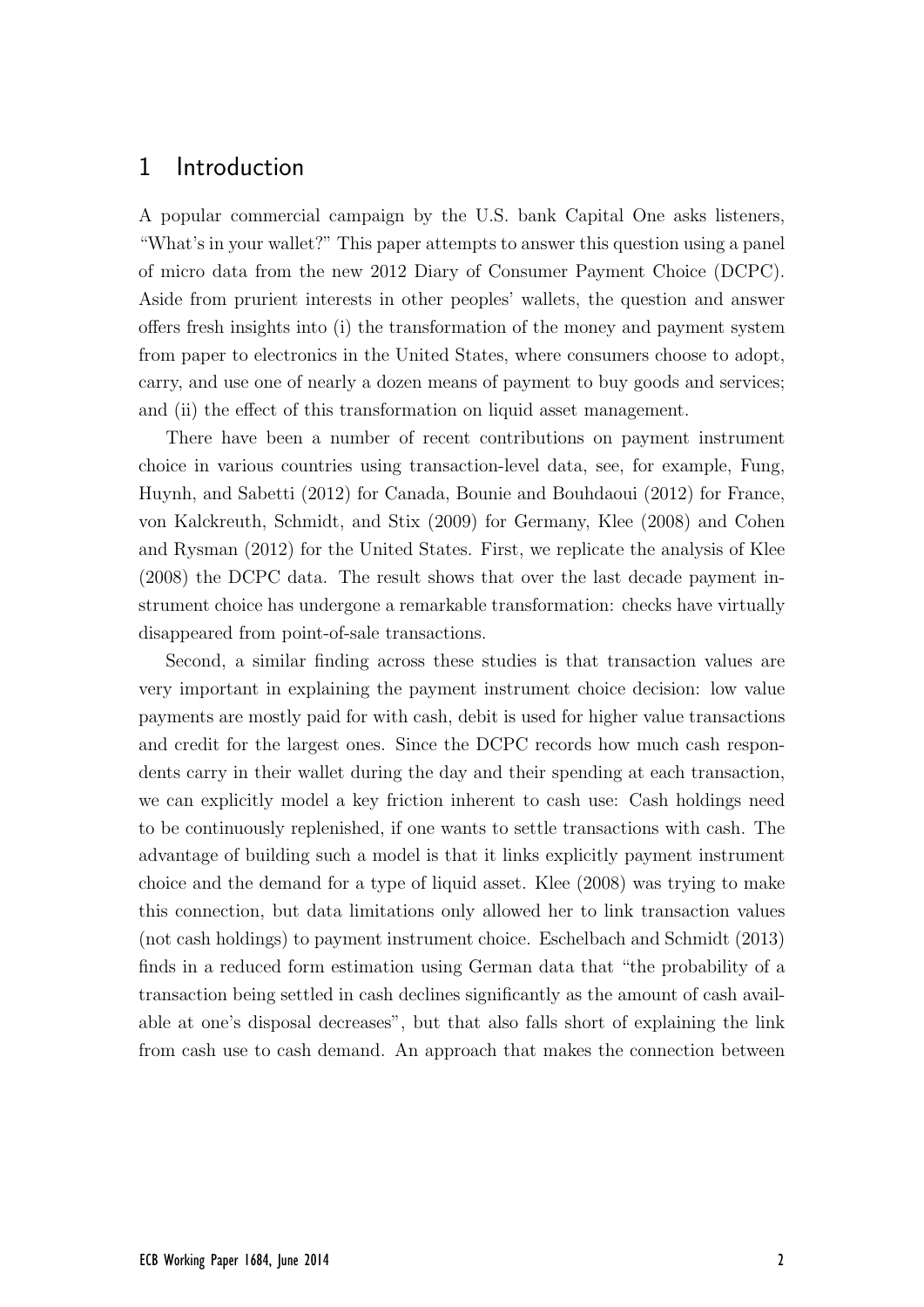payment instrument use and money demand can be found in Alvarez and Lippi (2012) and Bar-Ilan (1990), who analyze models where running out cash does not necessitate an immediate cash withdrawal, costly credit can be used to substitute for cash use. While these models are able to introduce credit into inventory theoretic models of money demand, their restrictive assumptions about payment instrument choice make them impossible to reconcile with transaction-level data.

Therefore we stick with the random utility maximizing framework used in the payment instrument choice literature, but extend it to a dynamic setting as in Rust (1987) (see Chapter 7.7 in Train (2009) for a concise description), to capture the inventory management considerations involved in payment instrument choice. When consumers make payments they will not only consider the current benefits of using a particular instrument, but also the effect of this choice on future transactions. To illustrate this, take, for example, a consumer who has \$10 in her purse, along with a credit card, and is planning to make two low-value transactions worth \$8 and \$3, respectively. Clearly, a choice to use cash for the \$8 transaction will force her to either use the credit card for the \$3 transaction or to withdraw cash, which might be inconvenient. The framework of Rust (1987) yields closed form solutions for these payment instrument choice probabilities, at the cost of restrictive assumptions.

Preliminary results show that households value cash differently depending on the bundle of payment instruments they hold and their revolving credit balance. In particular, all else equal, those with outstanding balances on their credit card are 7.3 percent more likely to use cash and 3.9 percent more likely to use debit cards to pay for median-sized transactions than those without credit balances. We also find meaningful variation in the estimated withdrawal costs by various withdrawal methods: Getting cash from a bank teller is about 18 percent more costly than using an ATM, indicating that technological improvements are important in keeping the number of cash transactions relatively high (over 40 percent of all point of sale transactions).

The paper is organized as follows: Section 2 draws a quick comparison between the DCPC data and Klee (2008) and estimates simple multinomial logit models for various types of transactions. Section 3 briefly reviews recent models analyzing the interactions between cash inventory management and payment instrument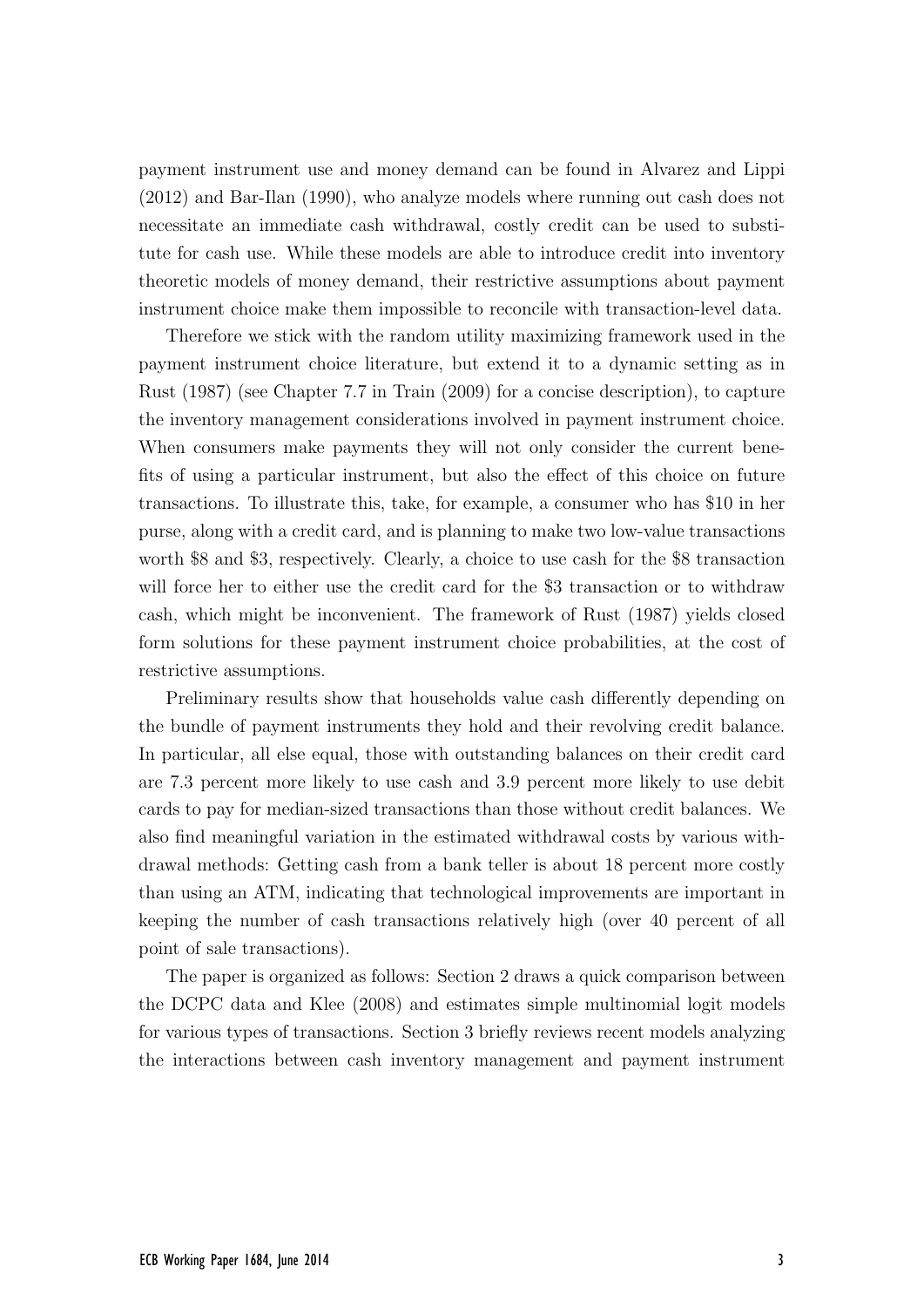choice. Section 4 describes the dynamic extension of the payment instrument choice model and discusses how it can be solved. Section 5 extends that model to allow for withdrawals, linking payment instrument choice and cash demand. Section 6 describes the results of the estimation, while Section 7 concludes.

# 2 Payment instrument choice

#### 2.1 Payments transformation 2001-2012

This subsection replicates the econometric analysis in Klee (2008) on the DCPC data. First, we need to restrict our data to make sure that the results are comparable. The transactions used in her estimation all came from a grocery store chain that accepted cash, check, debit and credit cards (signature debit was recorded as credit card payment), moreover she restricted her sample to transaction values between \$5 and \$150 (2001 dollar prices)<sup>1</sup>. The DCPC has a much broader scope, it tries to cover all consumer transactions, not just purchases at grocery stores. In fact, it also has information on not-in-person payments (such as on-line purchases), bill payments and automatic bill payments. For the results in this subsection we only used transactions made at "grocery, pharmacy, liquor stores, convenience stores (without gas stations)", where cash, check, debit or credit card was used<sup>2</sup>, and kept the range of transaction values unchanged (in 2001 dollars).

As in Klee (2008) we estimate a multinomial logit model of the payment instrument choice. The choice of respondent  $n$  from using payment instrument  $i$  in transaction t depends on the indirect utilities  $u_{nti}$ :

$$
i^* = \operatorname{argmax}_{i} u_{nti}
$$

$$
u_{nti} = \mathbf{x}_t \beta_{1i} + \mathbf{z}_n \beta_{2i} + \epsilon_{nti},
$$

where vector  $\mathbf{x}_t$  collects transaction specific explanatory variables (e.g. transaction value) while vector  $z_n$  denotes respondent specific variables (e.g. household income,

<sup>&</sup>lt;sup>1</sup>Note that her data is not meant to be representative of the U.S. payment system.

<sup>2</sup>The DCPC also has data on prepaid card, bank account number payment, money order, travelers' checks, text message and other payments. For grocery stores, however, their share is negligible.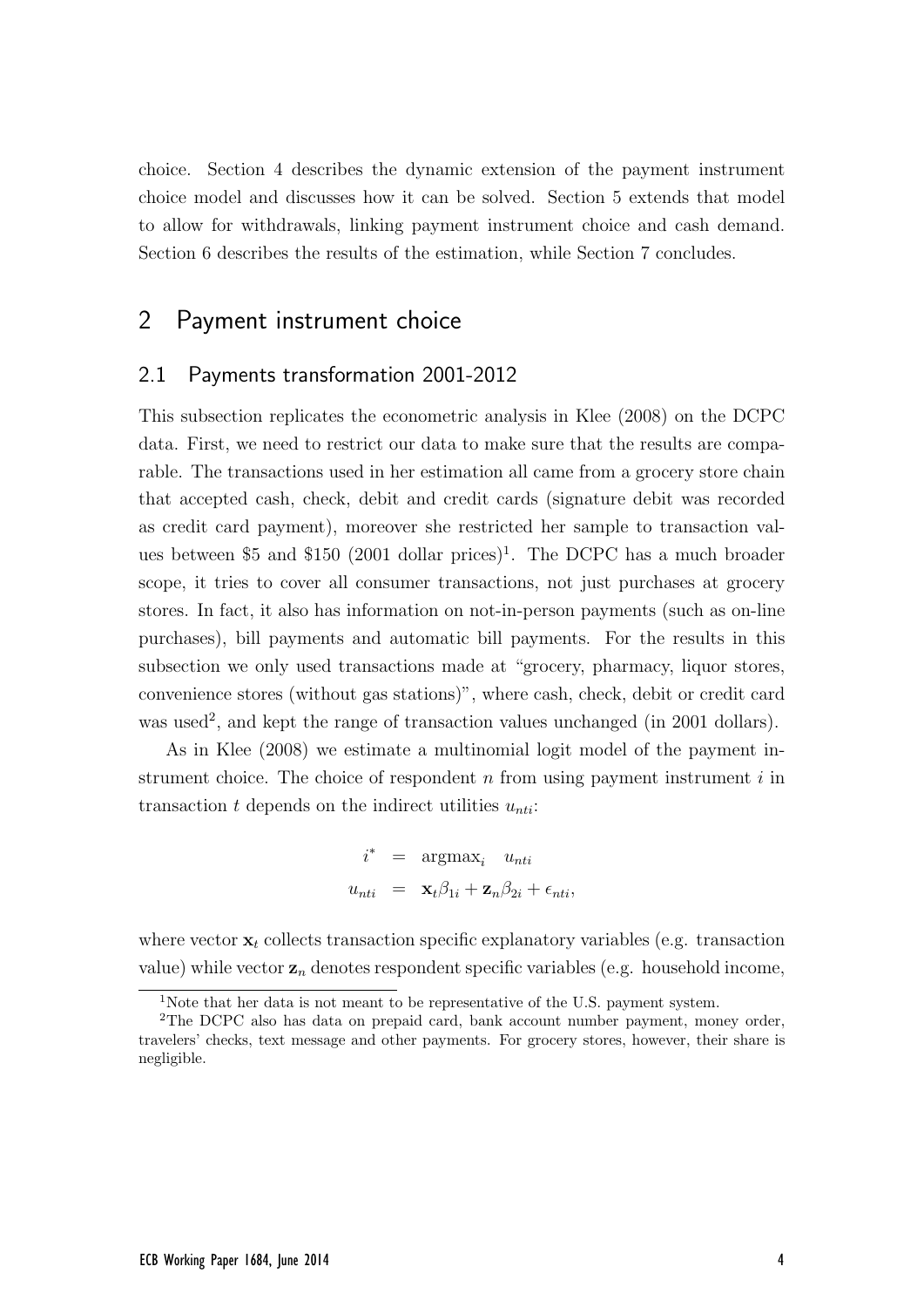age, education, gender, marital status) and  $\epsilon_{nti}$  is assumed to be an i.i.d. Type I Extreme Value distributed error term. Note that since the variables in  $x_t$  and  $z_t$  do not vary across payment instruments, the coefficients  $\beta$  are assumed to be different for each payment instrument. The assumption about the error terms guarantees a closed form solution for the choice probabilities:

$$
Pr(i|x_t, z_n) = \frac{\exp(u_{nti})}{\sum_i \exp(u_{nti})}.
$$

The variables were chosen so as to match the specification in Klee (2008) as close as we could<sup>3</sup>.

Figure 1 compares the estimated payment choice probabilities at different transaction values in 2001 and 2012. The left panel is taken from Klee (2008), while the right panel is obtained from carrying out the estimation on the DCPC data. The most striking difference between the two panels is that checks have virtually disappeared from grocery stores over the past decade. Second, the probability of choosing cash has roughly halved at all transaction values and it is used overwhelmingly for low-value transactions. Credit and debit cards have stepped into the void left by the decline of cash at low transaction values and checks at larger values of sale. In particular, while the choice probability for PIN debit (orange dash-dotted line) exhibits a hump-shaped pattern, credit (including signature debit) increases monotonically over this range of purchase values.

#### 2.2 Payment instrument use in different contexts

In this subsection we drop the data restrictions imposed by the need for comparability in the previous subsection and re-do the same estimations on the broad range of payment contexts covered in the DCPC. The qualitative results from Figure 1 carry over to more general settings. Checks, for example, are largely absent from daily purchase transactions.<sup>4</sup> Cash transactions play a significant role for low-value in-person transactions, but, for obvious reasons, they are not present in

 $3$ We have no information on the number of items bought and if the respondent used a manufacturer coupon to get some discount, nor do we have information on whether she resides in urban or rural area and if she is a home-owner or not.

<sup>&</sup>lt;sup>4</sup>They still play a role in bill payments, which we do not analyze in this paper.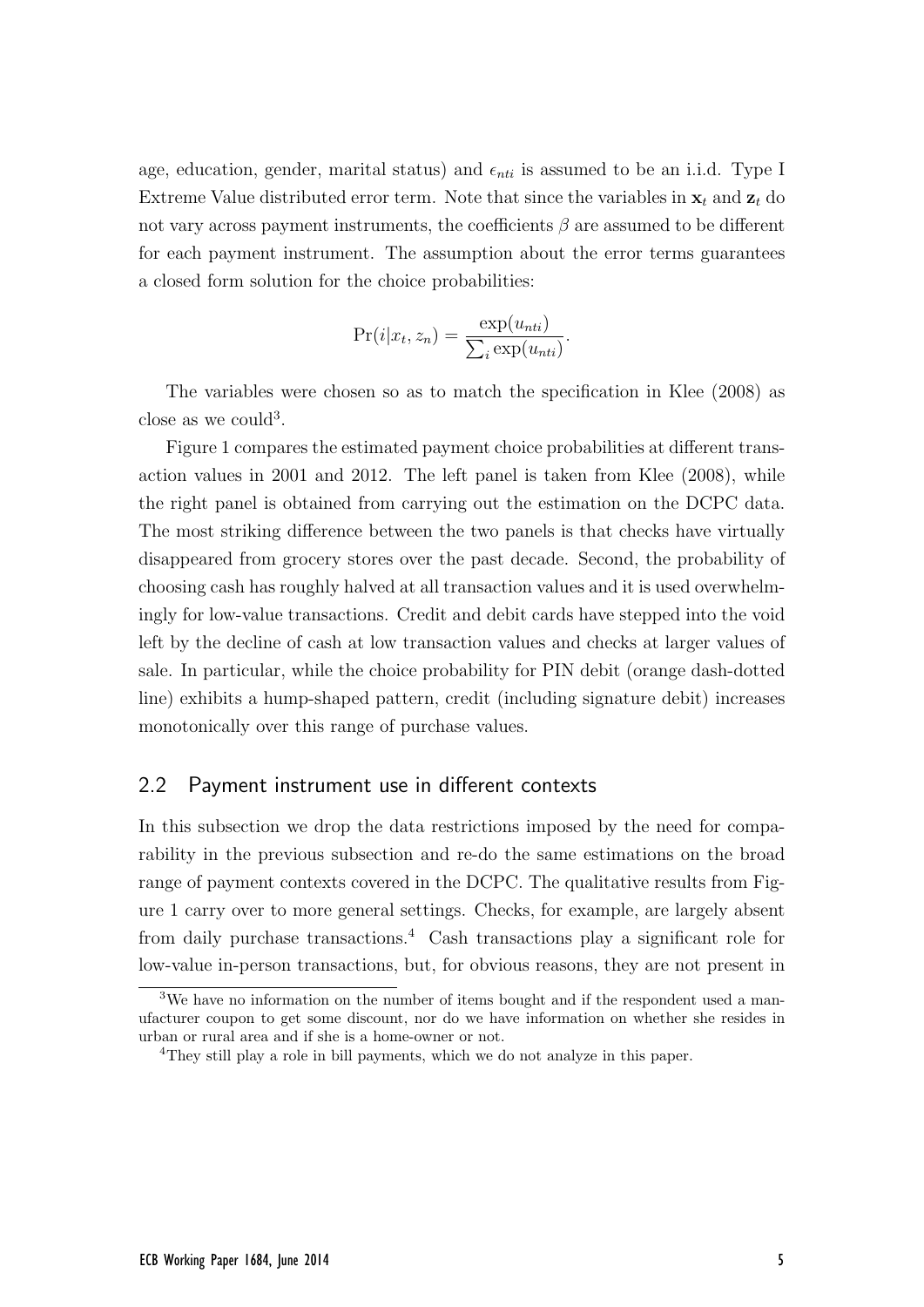

Figure 1: Payment instrument choice at grocery stores in 2001 (left, from Klee (2008)) and 2012 (right)

not-in-person transactions.

Figure 2 shows payment instrument choice probabilities by transaction values. For in-person transaction (left panel) the graph tells a similar story to the one for grocery stores only (note that the scale of both axes has changed). Checks are rather unimportant, the change in cash use probability between low and high transaction values is by far the biggest among all payment instruments, though credit card use increases fairly quickly and does not level off even at transaction values as high as \$1,000.

Unlike the studies that rely on scanner data, we are able to separate out signature debit transactions from credit cards<sup>5</sup>. This is important, because according to Figure 2 signature debit transactions are very similar to PIN debit transactions, but quite different from credit transactions. There is not much difference between the two types of debit cards, though PIN debit use seems to level off at somewhat higher transaction values. This suggests that, not surprisingly, when making a payment, consumers are primarily concerned with the funds that debit and credit cards tap into; therefore grouping payment methods by the network they are cleared through may be misleading. The increase in the "Other" category with the transaction value is largely the result of a few purchases made using money order, which are of fairly high value. Since there aren't many large value transactions (the 99th percentile is at \$341), these are a non-trivial portion of all large transactions.

<sup>&</sup>lt;sup>5</sup>Scanner datasets record the network through which transactions are routed by the merchant, not the actual payment instrument that consumers use.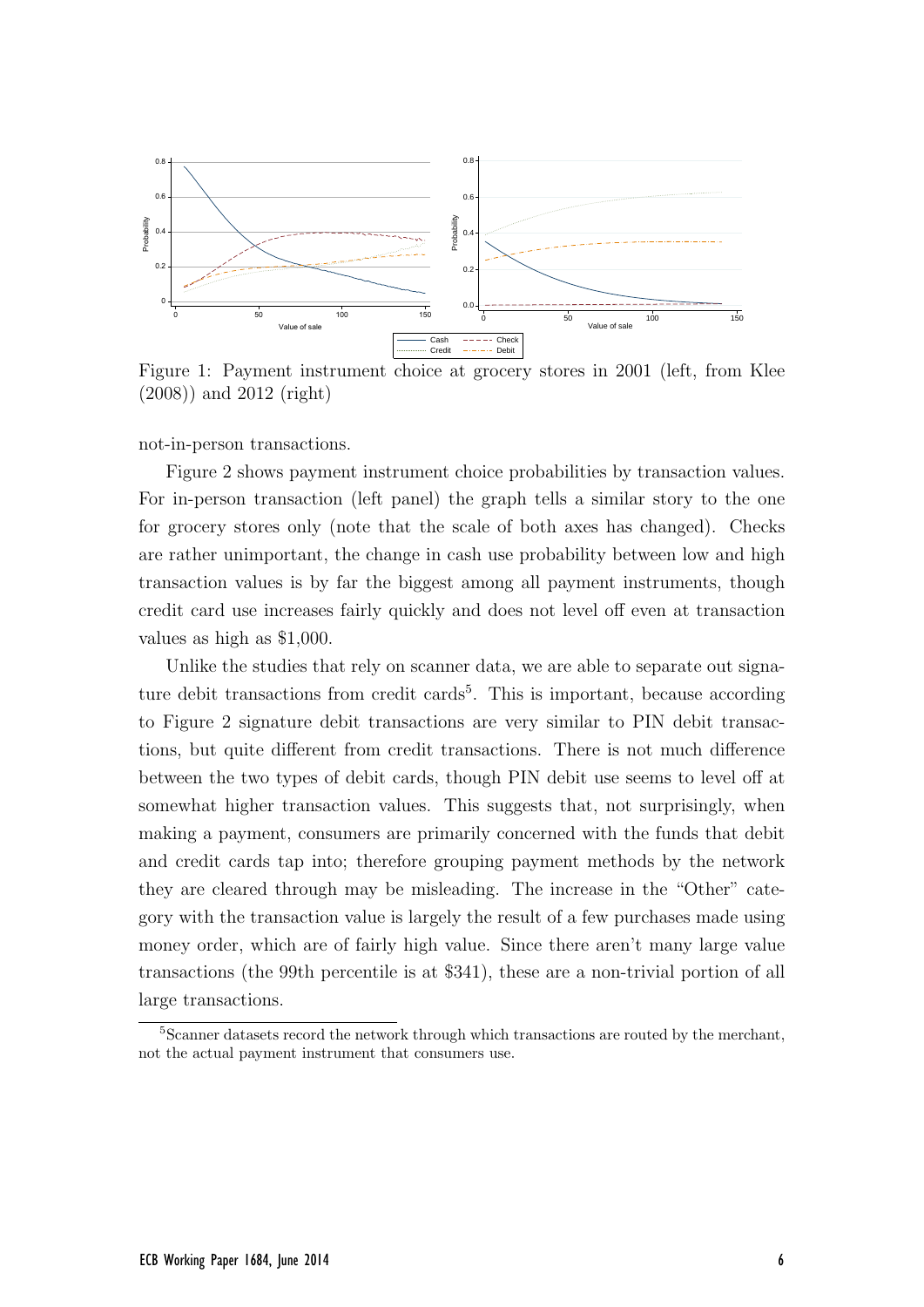

Figure 2: Payment instrument choice at the point-of-sale (left) and not-in-person (right)

Not-in-person purchases are dominated by credit and signature debit card payments, while bank account number payments (subsumed in the other category) represent about 10 percent of all not-in-person transactions.

## 3 Literature review

Figures 1 and 2 both show a marked difference in payment instrument choice as the transaction value changes. As noted above, earlier studies captured this dependence by including the transaction value (and cash on hand if available) in the indirect utility function. This approach, however, does not adequately capture a key friction inherent to cash payments and fails to integrate payment instrument use and money demand.

Inventory theoretic models of money demand, such as the Baumol (1952)— Tobin (1956) model, on the other hand, focus on cash management but largely abstract from the payment instrument choice problem at the point of sale. Con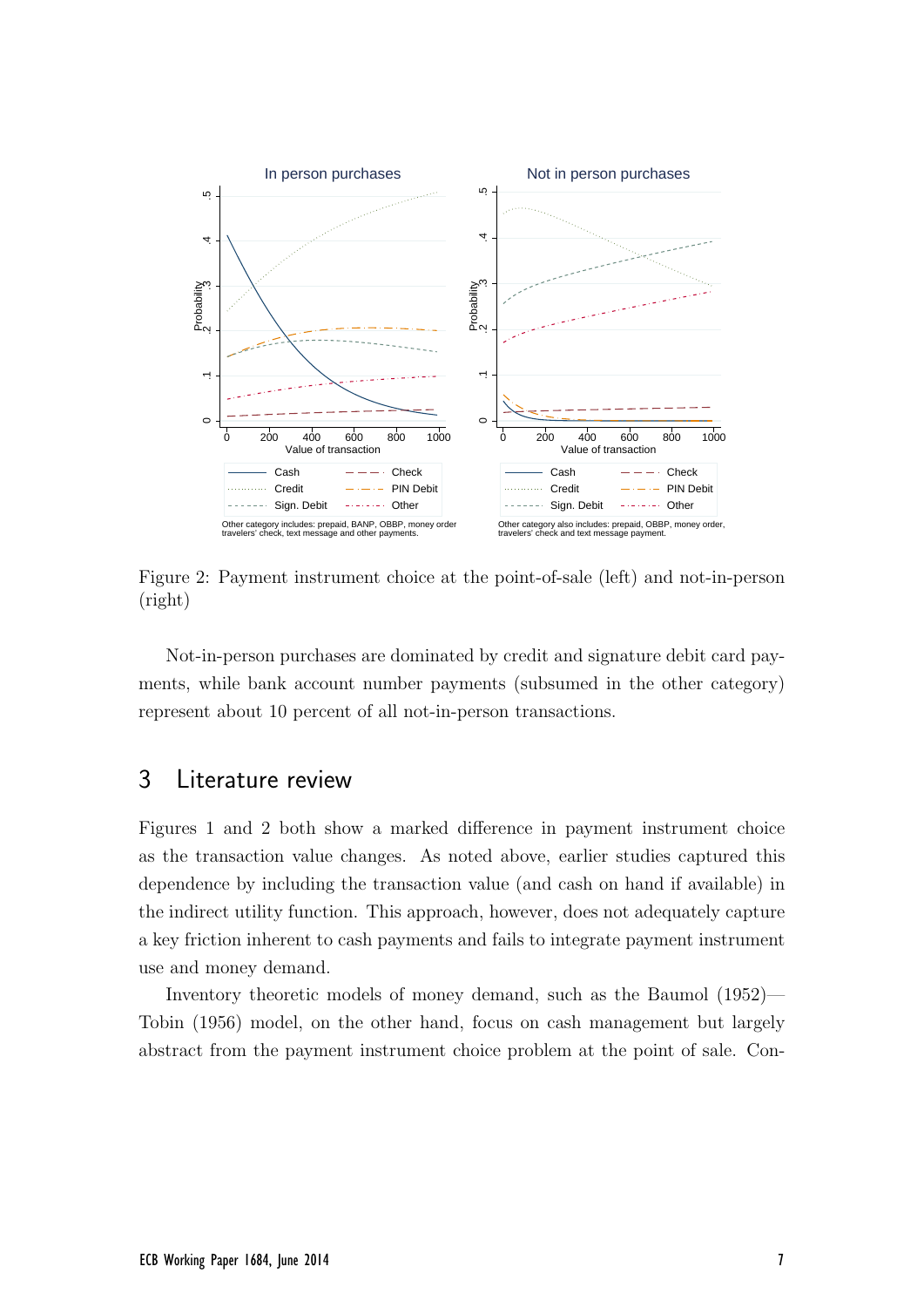sumers can determine their cash withdrawal policy, but strict assumptions dictate cash use afterwards. Alvarez and Lippi (2012) noted that this is too restrictive, and argue that cash management and payment instrument choice should be studied jointly. This is precisely our objective in this paper, to estimate a model of payment choice and cash management using the transactions level data from the DCPC. Nosal and Rocheteau (2011) also present a model where consumers endogenously choose between credit and cash and can reset their cash holdings at a fixed cost.

While the consumer decisions that we set out to analyze are the same as those in the above cited works, our focus is more empirical. The tractability of the above models makes them an appealing expository device of the issues we are studying, but it also yields very sharp restrictions about consumer choices that are rejected in our data. The model in Alvarez and Lippi (2012), for example, predicts that credit use will not be observed for individuals with cash in their wallets, while the model in Nosal and Rocheteau (2011) leads to a cutoff transaction value (conditional on cash holdings) above which only credit transactions are observed, below which only cash is used. While these predictions are "on average" right in our data, they do not apply to each sequence of transactions reported by respondents. We believe that since the frictions in the exchanges arise at the level of the individual transactions, it is useful to have a model that can explain the transaction-level data even if its predictions are less sharp.

Therefore, we build on the model of Koulayev et al. (2012), which analyzes the adoption and use of payment instruments. This model is appealing in our application, because the random utility formulation can be consistent with the payment instrument choices observed in the data. Our model is a dynamic extension of their paper, where the bundle of available instruments changes over time as consumers run out and replenish their cash holdings. On other dimensions (e.g. adoption of payment instruments, the correlation of the random utility terms), however, our setup is a lot more modest. These restrictions enable us to obtain closed-form solutions for the dynamic programing problem, as in Rust (1987).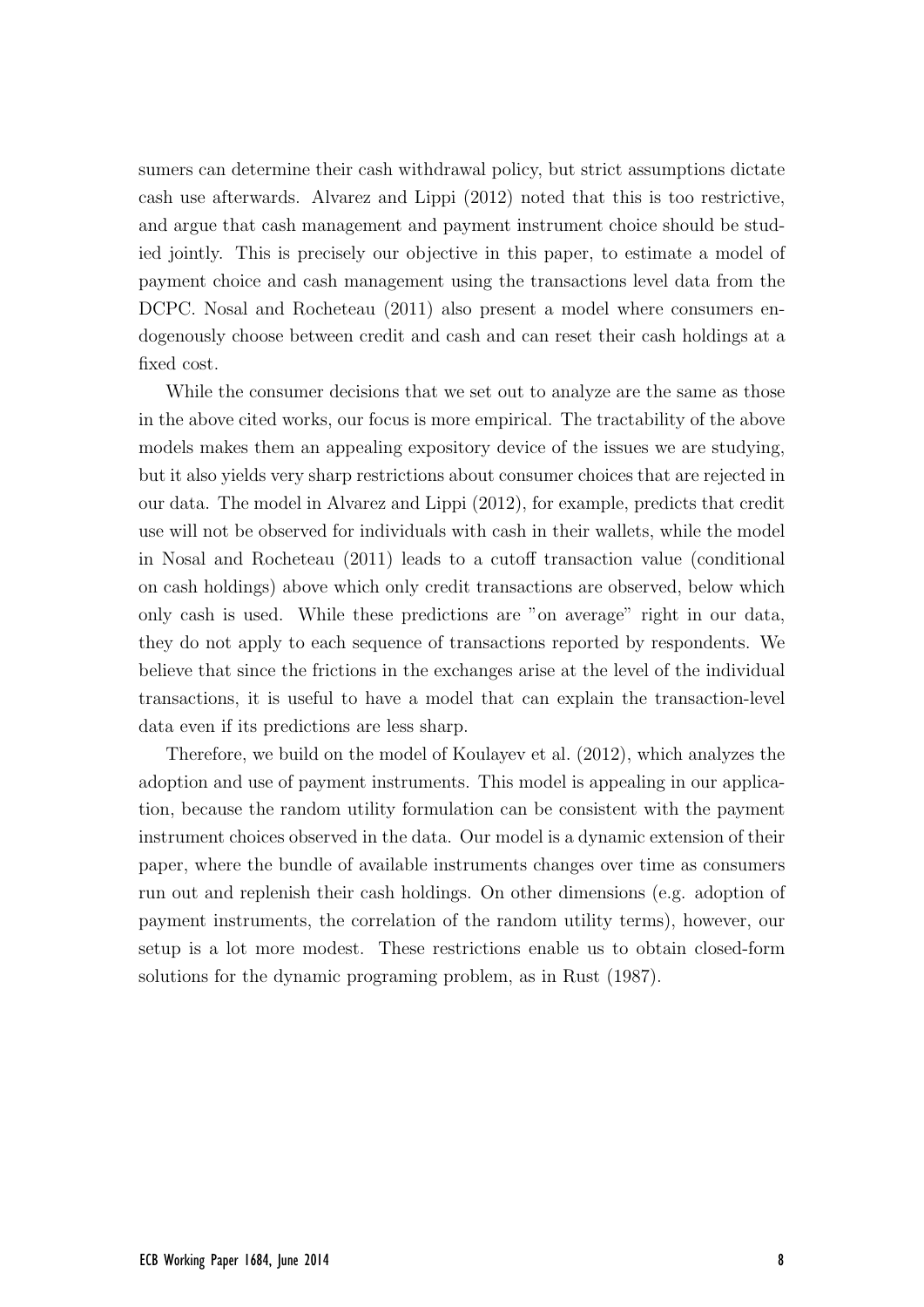# 4 Dynamic model of consumer payment choice

The goal of our paper is to estimate a joint model of cash management and payment instrument choice. For expositional purposes, we think it is easier to present the model in two steps: First describing the problem of a consumer who has a set amount of cash and has to make payment choices that respect the cash-in-advance constraint, but cannot make withdrawals. This will be done in the current section. Then, in Section 5, we extend this model, to give consumers a chance to change cash holdings, by making withdrawals.

In general, all types of payments, not just cash, are subject to constraints similar to the cash-in-advance constraint we focus on in this paper. Consumers may have minimum balance requirements on their checking account, or might be up against their borrowing limit on their credit cards. Ideally, we would like to have a model that captures the availability of all payment instruments, but we do not have information about these other types of constraints. At the same time, we expect the cash-in-advance constraint to be the one that is most frequently binding.

### 4.1 The dynamic problem

Given that the availability of one of the payment instruments, cash, changes when it is used in a transaction, a link exists between current and future transactions: Choosing to use cash now, may limit the choice set in future transactions. Following Koulayev et al. (2012) the way we model this is that if cash balances are insufficient to settle a transaction, the consumer will no longer be able to take advantage of a (potentially) high realization of the random utility associated with cash transactions, therefore her expected utilities associated with future transactions will be lower. A forward-looking consumer will take this potential loss of utility into account when making the payment instrument choice in the current transaction. That is, she would maximize

$$
V(m_t, t) = \max_{i_t \in \{h, c, d\}} u_{ndt}^i + E[V(m_{t+1}, t+1)]
$$
  

$$
u_{ndt}^i = \beta_t x_{ndt} + \gamma x_{ni} + \epsilon_{ndti} = \delta_{ndti} + \epsilon_{ndti},
$$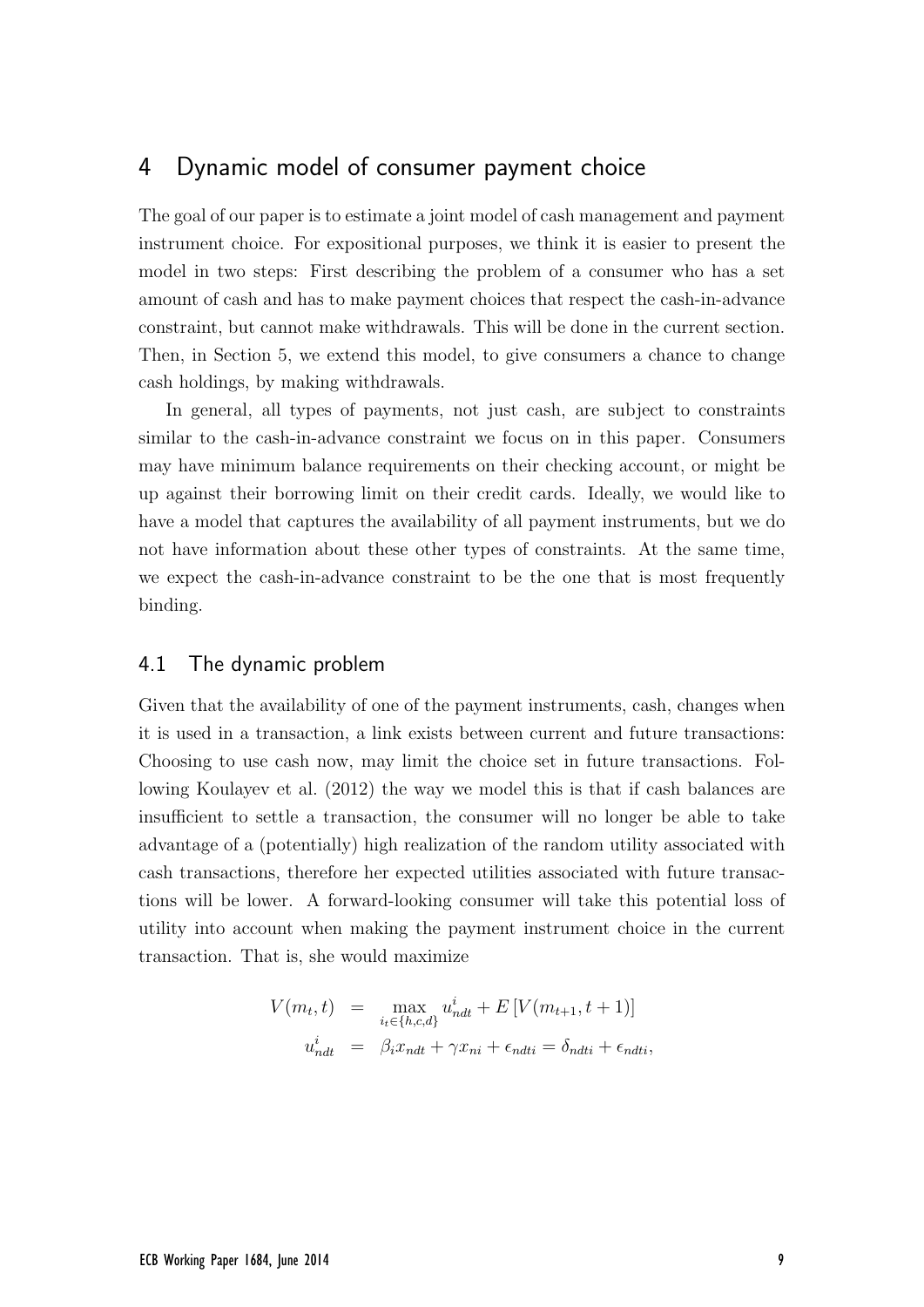where  $V(m_t, t)$  denotes the value of having  $m_t$  amount of cash before making the tth transaction, and  $E(.)$  is the mathematical expectation operator taken over the realizations of the shocks for future transactions. The instantaneous utility from using a payment instrument has three parts. Some variables  $x_{ndt}$  only differ across individuals  $(n)$  or days  $(d)$  or transactions  $(t)$ , but not across payment instruments (i). Demographic variables and transaction values would be the obvious examples. For these variables separate coefficients  $(\beta_i)$  will have to be estimated for each payment instrument. Other explanatory variables are specific to a payment instrument (for example, whether a credit card gives rewards) and are only included in the indirect utility function for that instrument. For these variables only a single parameter is estimated and these are collected in  $\gamma$ . The deterministic part of the indirect utility  $\beta_i x_{ndt} + \gamma x_{ni}$  will be denoted by  $\delta_{ndti}$ . Finally, there is a random component of the utility distributed independently and identically Type I generalized extreme value. The  $n$  and  $d$  subscripts will be dropped in what follows. The consumer chooses between credit, debit and cash (if she has enough of it to pay for the tth transaction,  $m_t \geq p_t$ ). The evolution of m is given by

$$
m_{t+1} = m_t - p_t \cdot \mathcal{I}(i_t = h),
$$

where  $\mathcal I$  is an indicator function taking the value of 1 if cash is chosen  $(i = h)$ and 0 otherwise. The program has a finite number of "periods" (transactions)  $T$ , which is known to the consumer, and can be solved by evaluating the expectation on the right-hand side from the last period backwards.

Note that we assume throughout the model, that the consumer knows with certainty, at the beginning of the day, not only the number of transactions that she will make, but also the deterministic part  $\delta_{ndti}$  of the indirect utility for each of these transactions. Though there are some variables in  $\delta_{ndti}$ , such as are demographic characteristics, for which this information structure seems reasonable, assuming that she knows exactly the dollar value of each transaction is clearly an extreme assumption.

To start the backward iteration, we need to fix the value of having an amount m of cash left *after* the last transaction (the terminal value of the value function). For simplicity, for now, assume that there is no value to carrying cash after the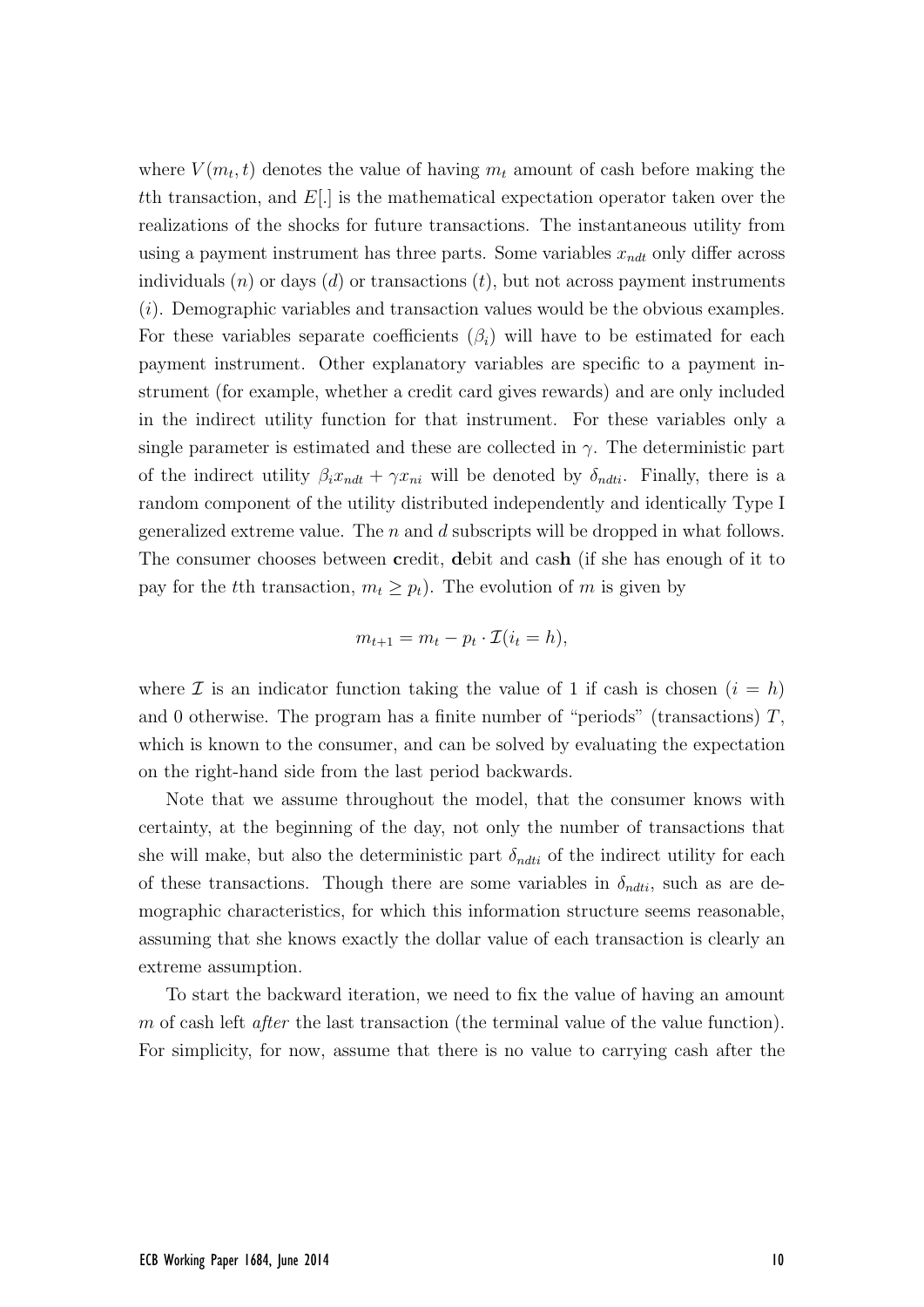last transaction, resulting in

$$
V(m_T, T) = \begin{cases} \max_{i \in \{h, c, d\}} u_T^i & \text{if } m_T \geq p_T \\ \max_{i \in \{c, d\}} u_T^i & \text{if } m_T < p_T \end{cases}
$$

i.e. the continuation value after transaction  $T$  is 0, regardless of the amount of cash on hand after the final transaction of the day. Note that given the simplifying assumption about the value of end-of-day cash holdings, the last period collapses to the multinomial logit choice problem, with expected utilities given by

$$
E[V(m_T, T)] = \begin{cases} \ln \left( \sum_{i \in \{h, c, d\}} \exp(\delta_{Ti}) \right) + \gamma & \text{if } m_T \geq p_T \\ \ln \left( \sum_{i \in \{c, d\}} \exp(\delta_{Ti}) \right) + \gamma & \text{if } m_T < p_T \end{cases}, \tag{1}
$$

,

just like in the static case of Section 2.

## 4.2 Transaction  $T-1$

This means that, iterating backwards, the choice problem for  $T - 1$  is

$$
V(m_{T-1}, T-1) = \begin{cases} \max_{i \in \{h,c,d\}} u_{T-1}^i + E[V(m_{T-1} - p_{T-1} \cdot \mathcal{I}(i_{T-1} = h), T)] & \text{if } m_{T-1} \ge p_{T-1} \\ \max_{i \in \{c,d\}} u_{T-1}^i + E[V(m_{T-1}, T)] & \text{if } m_{T-1} < p_{T-1} \end{cases} \tag{2}
$$

While this function looks complicated, it is not hard to evaluate it. Given  $m_{T-1}$ we know which one of the two branches in equation (2) is relevant.

#### 4.2.1 Insufficient cash for the current transaction,  $m_{T-1} < p_{T-1}$

Starting with the simpler case, assume that  $m_{T-1} < p_{T-1}$ , meaning that: (i) in the current period only debit or credit can be chosen and therefore (ii)  $m_T = m_{T-1}$ . From (ii) we know which branch of  $E[V(m_T,T)]$  in equation (1) is the relevant one, so all the terms in equation (2) are known and the choice probability of, for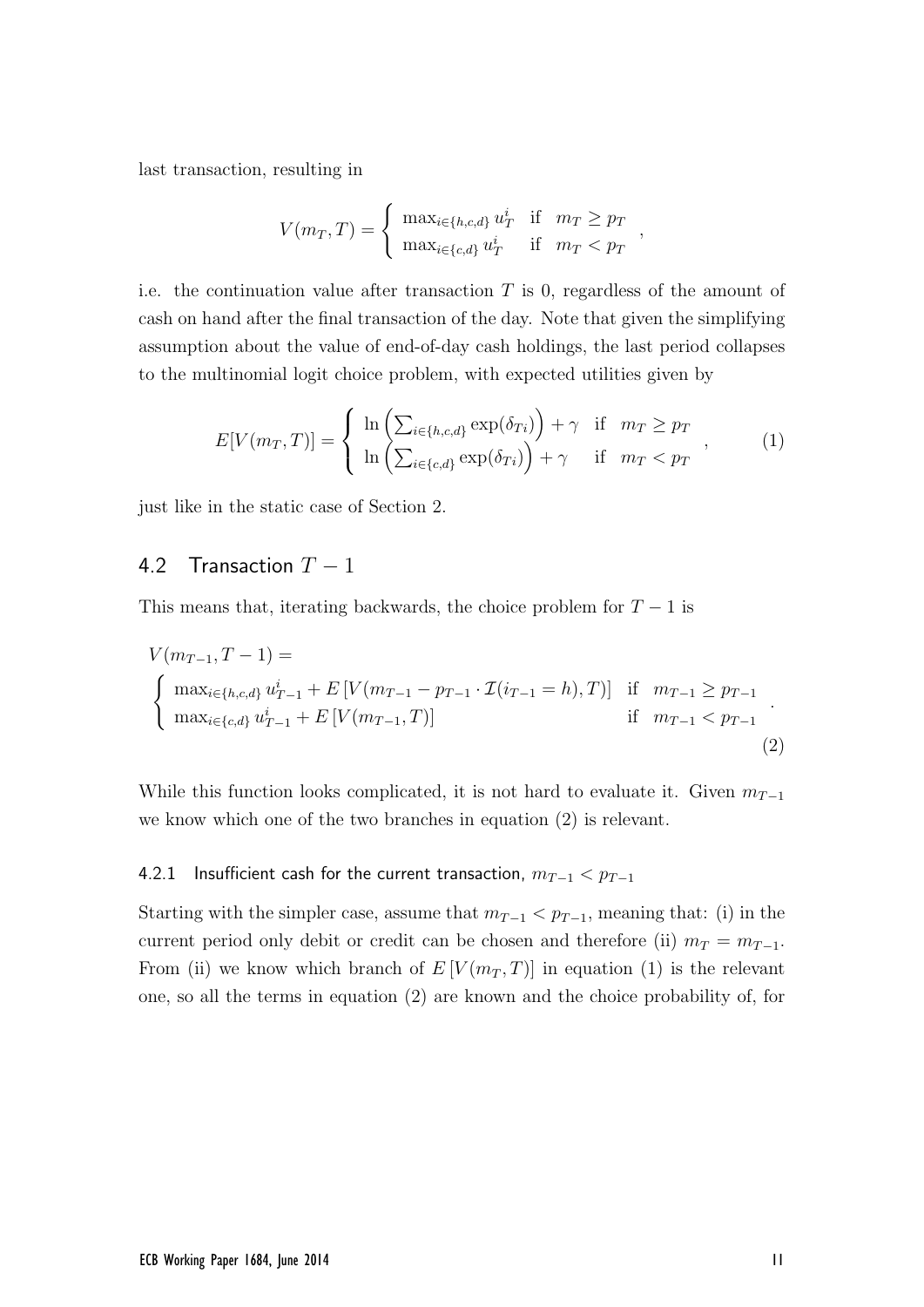example, credit will given by

$$
\Pr(i_{T-1} = c | m_{T-1} < p_{T-1}) = \frac{\exp\left(\delta_{T-1}^c + E\left[V(m_{T-1}, T)\right]\right)}{\exp\left(\delta_{T-1}^c + E\left[V(m_{T-1}, T)\right]\right) + \exp\left(\delta_{T-1}^d + E\left[V(m_{T-1}, T)\right]\right)},
$$

which collapses to the logit choice probability, since the expected utility terms for period T added to the  $\delta_{T-1}$ s are the same and they all appear additively in the argument of the exp(.) operator, that is

$$
\Pr(i_{T-1} = c | m_{T-1} < p_{T-1}) = \frac{\exp(\delta_{T-1}^c) \cdot \exp(E[\mathcal{V}(m_{T-1}, T)])}{\exp(\delta_{T-1}^c) \cdot \exp(E[\mathcal{V}(m_{T-1}, T)]) + \exp(\delta_{T-1}^d) \cdot \exp(E[\mathcal{V}(m_{T-1}, T)])} = \frac{\exp(\delta_{T-1}^c)}{\exp(\delta_{T-1}^c) + \exp(\delta_{T-1}^d)}.
$$
\n(3)

It is worth to keep this simple and intuitive principle in mind: Dynamic considerations only affect payment instrument choice if the current choice reduces the expected utility when entering into the next transaction. In this model, card use cannot do that<sup>6</sup>. The probability for debit card use will be analogous.

#### 4.2.2 Cash is an option in  $T-1$ ,  $m_{T-1} \ge p_{T-1}$

Going back to equation (2), if  $m_{T-1} \geq p_{T-1}$ , then next period's expected utility,  $E[V(m_T, T)]$ , will be a bit more complicated to compute, since there are two possible values for  $m<sub>T</sub>$  depending on the payment instrument choice in the current transaction. With some probability cash will be chosen now, in which case  $m_T =$  $m_{T-1} - p_{T-1}$ ; otherwise  $m_T = m_{T-1}$ . Hence,

$$
E[V(m_T, T)] = Pr(i_{T-1} = h) \cdot E[V(m_{T-1} - p_{T-1}, T)] +
$$

$$
(1 - Pr(i_{T-1} = h)) \cdot E[V(m_{T-1}, T)].
$$

<sup>&</sup>lt;sup>6</sup>In reality, it could be the case that checking account balances drop to levels where they cannot be used, or that consumers max out their credit card(s). Unfortunately, we do not have data on that.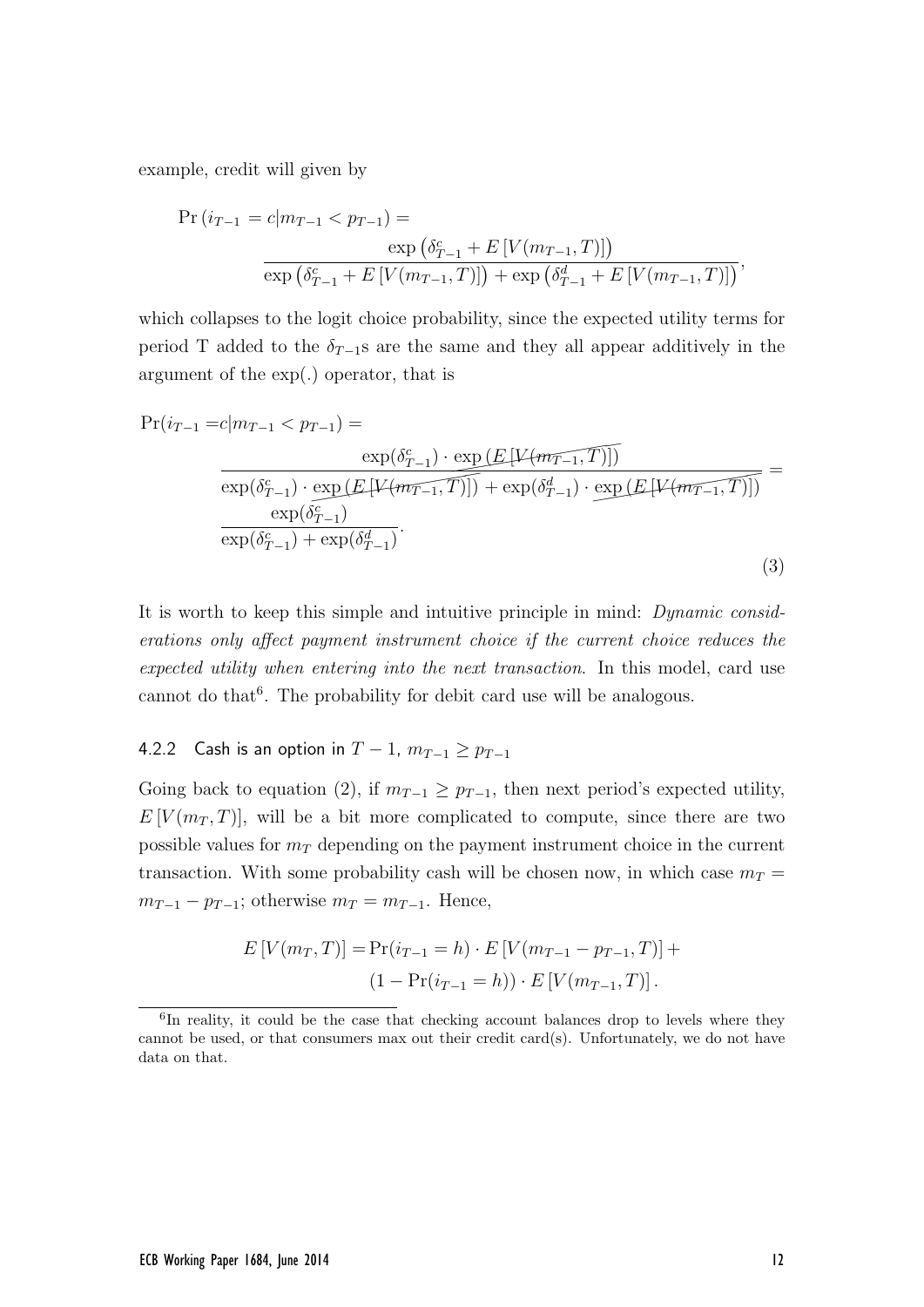The expected value terms can be readily evaluated using equation (1), so all that needs to be calculated is the probability of using cash in the current transaction, which is given by a formula analogous to equation (3),

$$
\Pr(i_{T-1} = h|m_{T-1} \ge p_{T-1}) = \frac{\exp(\delta_{T-1}^h + E[V(m_{T-1} - p_{T-1}, T)])}{\exp(\delta_{T-1}^h + E[V(m_{T-1} - p_{T-1}, T)]) + \sum_{j=c,d} \exp(\delta_{T-1}^j + E[V(m_{T-1}, T)])}.
$$
\n(4)

Note the new first term in the denominator (the terms referring to credit and debit have been collapsed into a summation). Since cash can now be chosen in period  $T-1$  debit and credit probabilities will decrease somewhat, hence the appearance of the new term.

Importantly, however, the formula reveals that the continuation utility after choosing cash may be different than the continuation utility after choosing cards. In particular, the first argument of  $E[V(., T)]$  is now  $m_{T-1} - p_{T-1}$  if cash is chosen in  $T-1$ , whereas it is  $m_{T-1}$  if cards are used in period  $T-1$ . This is the way consumers account for the fact that cash use now may limit their choices in the following transaction.

However, the principle stated above still applies: If (i) the consumer has enough cash to make both the  $(T - 1)$ th and the Tth transaction with cash  $(m_{T-1} \geq$  $p_{T-1} + p_T$  or (ii) she would not have enough cash to pay for the Tth transaction even if she did not use cash for transaction  $T-1$  ( $m_{T-1} < p_T$ ), then there is no effect of the payment instrument choice in  $T-1$  on the value function in T. This argument extends to more transactions: If (i)  $m_t \geq \sum_{s=t}^{T} p_s$  or (ii)  $m_t < min_s\{p_s\}_{s=t+1}^T$  then the expected utilities in the formulas will be the same and the choice probabilities will collapse to the logit probabilities<sup>7</sup>.

Thus we have demonstrated, that the terms  $E[V(m_{T-1} - p_{T-1} \cdot \mathcal{I}(i_{T-1} = h), T)]$ and  $E[V(m_{T-1},T)]$  can be computed from functions that are readily known, hence we are again left with the task of computing the choice probabilities in transaction  $T-2$  given  $m_{T-2}$  using equation (4), and can continue the recursion all the way

<sup>7</sup>Checking whether either of these special cases does in fact hold, speeds up the evaluation of the expected utility tremendously for consumers who make many transactions a day.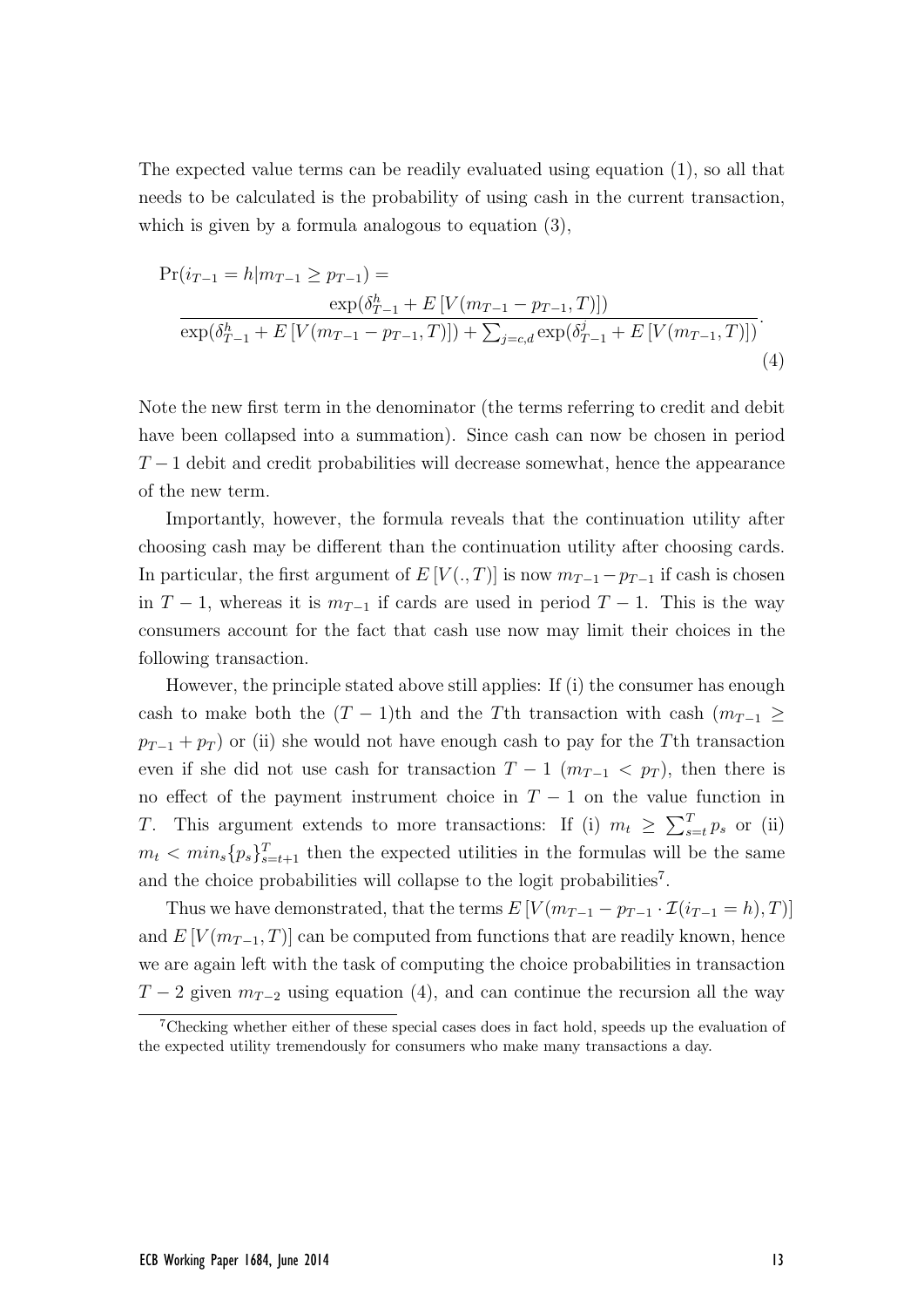up to the first transaction.

## 5 Incorporating withdrawals

The dynamic model of Section 4 can be used to calculate the benefits of having a certain amount of cash on hand. The goal of this section is to use that information and data on withdrawals to estimate the costs associated with obtaining cash in order to characterize cash demand.

### 5.1 Simple model of withdrawals

Despite having a closed-form solution for the dynamic model of Section 4, the evaluation of the value functions is computationally involved for individuals who report more than 5 transactions in a day and have an intermediate level of cash holdings. Therefore, we propose a simple model for withdrawals.

Consumers start the day with an exogenously given amount of cash. Before every purchase transaction they can decide if they want to withdraw cash first. If they choose to do so, we assume that they withdraw enough cash to possibly settle all of their remaining transactions with cash. That is, we assume, for now, that there is no variable cost of carrying cash within the day and that there is no limit on how much cash they can withdraw (clearly, a simplifying assumption for cashbacks). The fixed cost of making a withdrawal and the lack of carrying/holding cost implies that consumers will make at most one withdrawal during the day, moreover, they have no reason to make a withdrawal after the last point of sale transaction.

Formally, if a consumer decides to make a withdrawal before transaction  $t$ , her new cash balances will be  $m_t = \bar{m}_t \equiv \sum_{s=t}^{T} p_s$ . The costs to making a withdrawal is modeled as

$$
c_{ndjt} = \alpha z_{nd} + \alpha_j + \epsilon_{jt},
$$

where  $z_{nd}$  is a vector of consumer and day specific explanatory variables,  $\alpha_j$  is a withdrawal method specific fixed-effect, and  $\epsilon_{it}$  follow independent Type I extreme value distributions.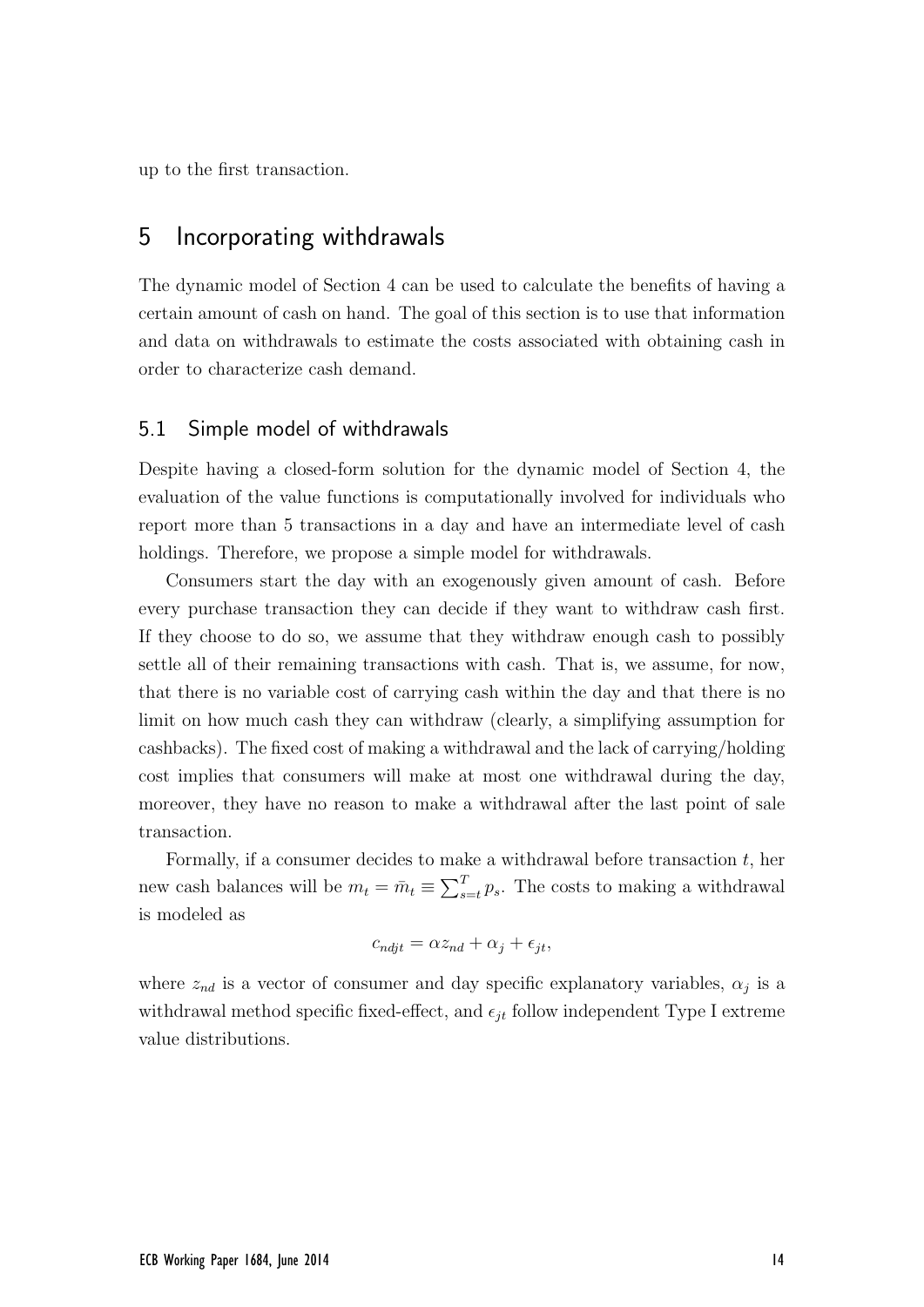The choice of the consumer before each transaction is given by,

$$
E[\mathbf{W}(m_t, t, w_t = 0)] = \begin{cases} E[V(\bar{m}_t, t, w_{t+1} = 1)] - c_{jt} & \text{if } \mathcal{I}_{jt}^w = 1\\ E[V(m_t, t, w_{t+1} = 0)] & \text{if } \sum_j \mathcal{I}_{jt}^w = 0 \end{cases}, \quad (5)
$$

where  $\mathcal{I}_{jt}^w$  is an indicator function for withdrawals (1 if a withdrawal is made using method j, 0 otherwise), where at most one of the  $\mathcal{I}_{jk}^w$  might be bigger than 0. Note that due to the one withdrawal a day limit,  $w_{t+1} = w_t + \sum_j \mathcal{I}_{jt}^w$  is a new state variable: If a withdrawal was made before on the day consumers will not have the option (nor the need) to make additional ones, since they will be able to make all payments using cash. On the other hand, if they have not used up their withdrawal opportunity, than in the current or in any one of the future transactions they may do so.

Formally,

$$
E[V(\bar{m}_t, t, w_{t+1} = 1)] = \max_{i \in \{h, c, d\}} u_t^i + E[V(m_t - p_t \cdot \mathcal{I}(i_t = h), t+1, w_{t+2} = 1)],
$$

with  $m_t = \sum_{s=t}^{T} p_s$ , meaning that the choice probabilities will not be affected by the cash-in-advance constraint, since it will not bind in the remaining transactions. Also since the withdrawal opportunity was already used, the continuation value is given by  $E[V(.)]$ , not  $E[W(.)]$ .

The more computationally involved part will be the evaluation of

$$
E[V(m_t, t, w_{t+1} = 0)] = \max_{i \in \{h, c, d\}} u_t^i + E[W(m_t - p_t \cdot \mathcal{I}(i_t = h), t+1, w_{t+2} = 0)],
$$

where the possibility of a future withdrawal will have to be included at each future transaction. However, the backward iteration described in Section 4 will still work in principle, with the appropriate modifications. In particular, the random components of the withdrawal costs were chosen to still yield closed-form solutions, similar to the payment instrument choice problem.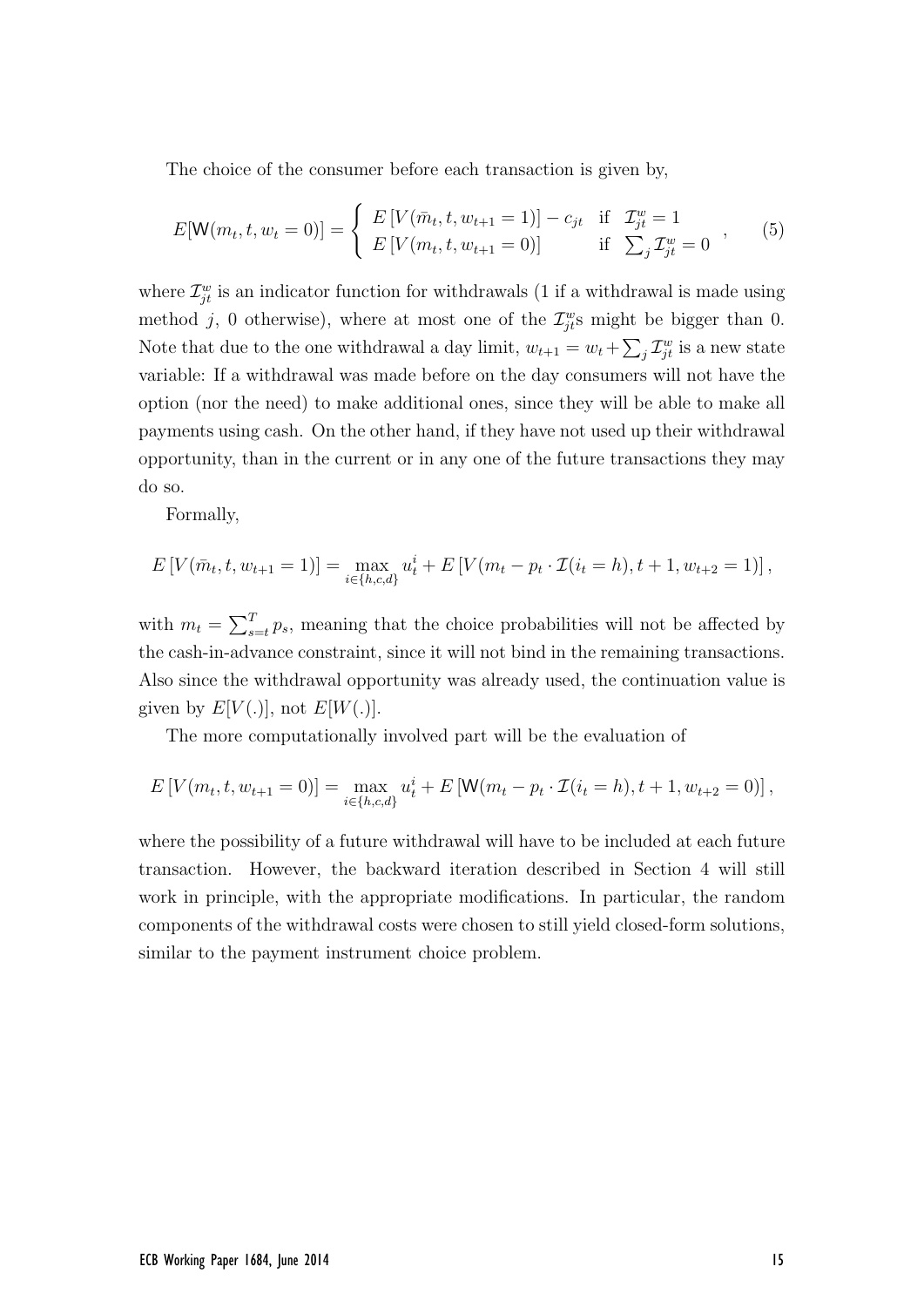# 6 Results

The model is estimated by choosing parameters  $(\alpha, \beta, \gamma)$  to maximize the likelihood of observing the sequence of payment instrument and withdrawal choices.

$$
\log L(\tilde{i}, \tilde{j}; \alpha, \beta, \gamma) = \sum_{n} \sum_{d} \sum_{t} \left( \log(\Pr(\tilde{j}_{ndt})) + \log(\Pr(\tilde{i}_{ndt})) \right),
$$

where  $\tilde{i}, \tilde{j}$  denote the observed payment instrument and withdrawal method choices in the data. The estimated coefficients are reported in Table 1.

## 6.1 Marginal effects

The marginal effects are reported in Table 2. As noted earlier, there is a close connection between the multinominal choice model and our dynamic specification: When continuation values across the three payment instruments are equal, the dynamic model collapses into the multinomial model. By assumption, the continuation values after the final transaction of a day are equal across payment instruments (they are all set to zero). Therefore, to facilitate comparison with previous results in the literature, we computed the marginal effects implied by our estimates for a hypothetical consumer (average aged, earns average income, and all other variables set to zero) for her final transaction on a day. The main difference compared to Klee (2008) is that the effect of transaction values on cash use drop to about a quarter of what she found. Part of the explanation is obviously the inclusion of a dummy variable for small value transactions, which was motivated by the fact that some merchants only take cash for small transactions. The other reason is that our dynamic framework controls explicitly for one of the main reasons transaction values might matter: the cash in advance constraint.

Moreover, the individual-level data shows, that other factors are just as important: Revolvers are much less likely to use credit cards than convenience users. On the other hand, credit card reward programs appear to be highly effective in steering consumers towards credit card use. Interestingly, debit card reward programs do not have the same effect.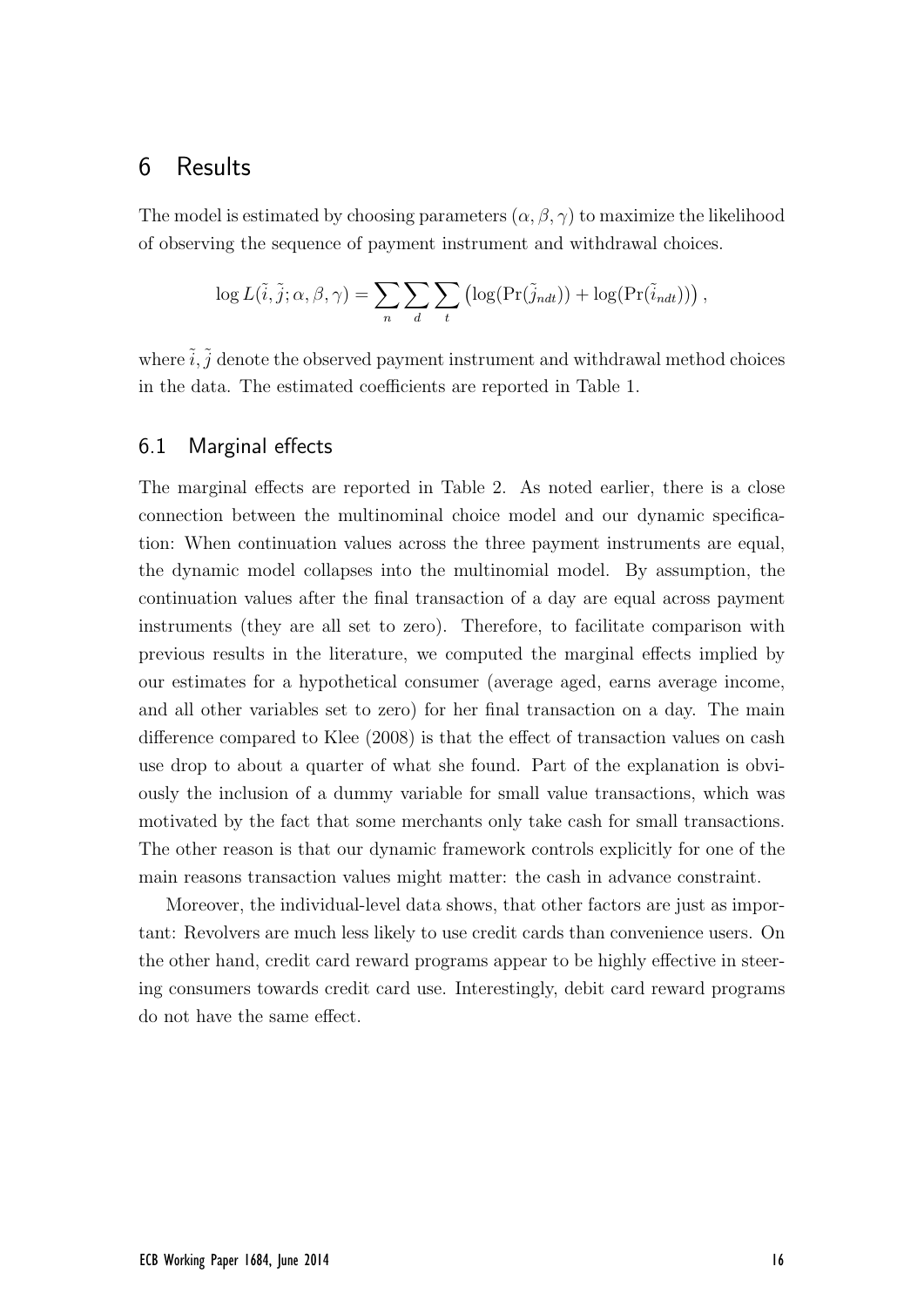| Indirect utilities |                  |        |              |        |  |
|--------------------|------------------|--------|--------------|--------|--|
|                    | Debit card       |        | Credit card  |        |  |
| Variable           | Coeff.           | S.E.   | Coeff.       | S.E.   |  |
| Constant           | $-0.3199***$     | 0.1286 | $-1.4100***$ | 0.1738 |  |
| TransVal           | $0.0057***$      | 0.0013 | $0.0080***$  | 0.0013 |  |
| SmallVal           | $-0.7305***$     | 0.0709 | $-1.0894***$ | 0.0834 |  |
| <b>HHIncome</b>    | $-0.0000***$     | 0.0000 | $0.0000***$  | 0.0000 |  |
| Age                | $-0.0095***$     | 0.0019 | $-0.0033$    | 0.0023 |  |
| Weekend            | 0.0809           | 0.0559 | 0.0660       | 0.0688 |  |
| Female             | 0.0309           | 0.0568 | $-0.2688***$ | 0.0679 |  |
| PayDay             | $0.1933*$        | 0.1003 | 0.0598       | 0.1237 |  |
| RewardDC           | 0.0863           | 0.0613 |              |        |  |
| Revolver           |                  |        | $-1.0980***$ | 0.0671 |  |
| RewardCC           |                  |        | 1.2236***    | 0.0965 |  |
|                    |                  |        |              |        |  |
|                    | Withdrawal costs |        |              |        |  |
| Variable           | Coeff.           | S.E.   |              |        |  |
| IntRate            | $-0.0045$        | 0.0171 |              |        |  |
| <b>HHIncome</b>    | 0.0000           | 0.0000 |              |        |  |
| Employed           | $0.2409*$        | 0.1342 |              |        |  |
| PayDay             | $-0.7755***$     | 0.1866 |              |        |  |
| Withdrawal methods |                  |        |              |        |  |
| ATM                | 4.4392***        | 0.1547 |              |        |  |
| CashBack           | $6.0196***$      | 0.2160 |              |        |  |
| Bankteller         | 5.2709***        | 0.1777 |              |        |  |
| Family & friends   | $4.8565***$      | 0.1642 |              |        |  |
| Other              | 5.0976***        | 0.1715 |              |        |  |

\*  $p < 0.10,$  \*\*  $p < 0.05,$  \*\*\*  $p < 0.01$ 

Table 1: Estimated coefficients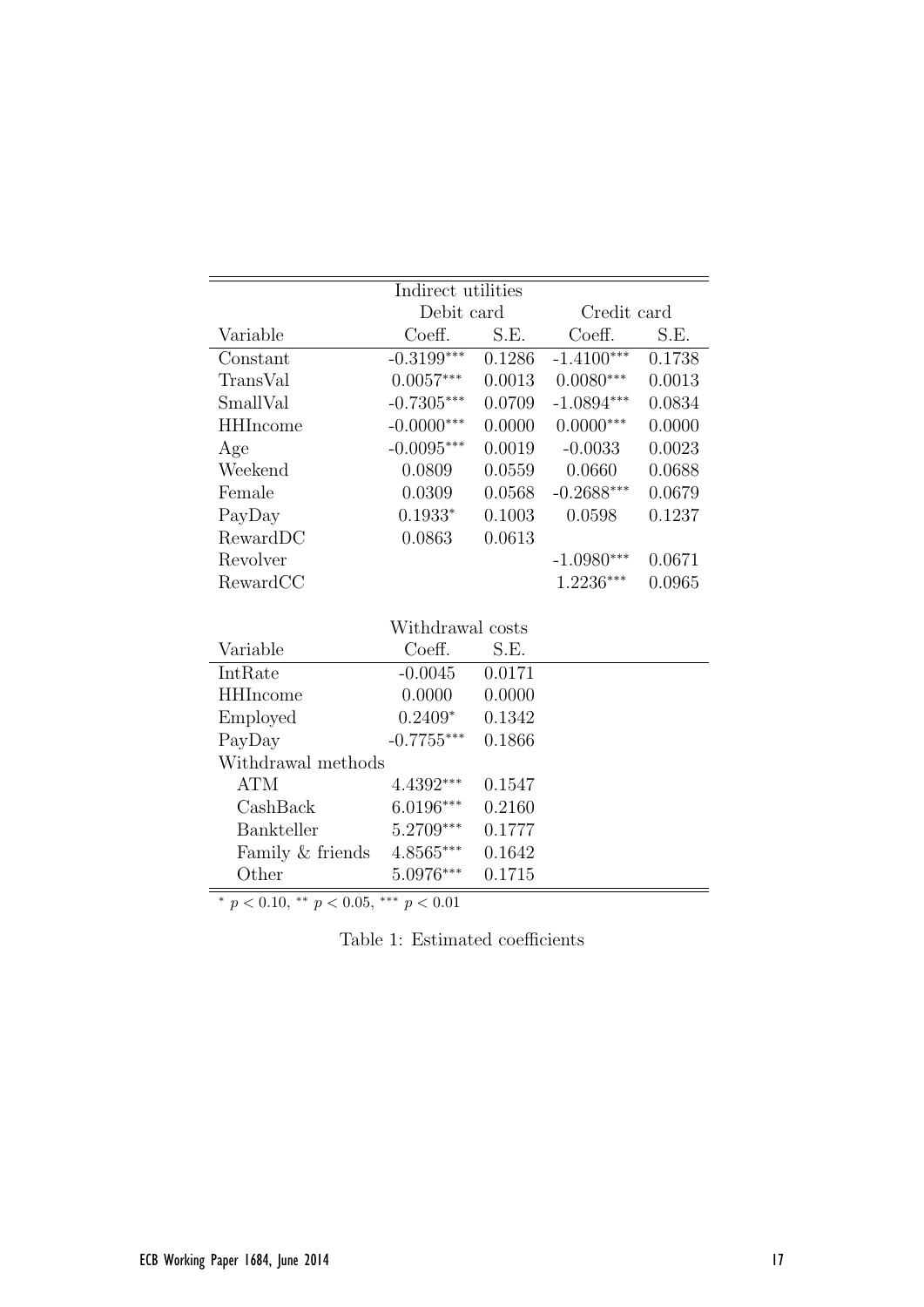|                 | Marginal effects      |              |              |  |  |
|-----------------|-----------------------|--------------|--------------|--|--|
|                 | $\operatorname{Cash}$ | Debit        | Credit       |  |  |
| TransVal        | $-0.0016***$          | $0.0007***$  | $0.0009***$  |  |  |
| Under \$10r     | $0.1977***$           | $-0.1003***$ | $-0.0974***$ |  |  |
| <b>HHIncome</b> | $-0.0000***$          | $-0.0000$    | $0.0000***$  |  |  |
| Age             | $0.0017***$           | $-0.0017***$ | 0.0000       |  |  |
| Weekend         | $-0.0180$             | 0.0136       | 0.0044       |  |  |
| Female          | $0.0209*$             | 0.0162       | $-0.0371***$ |  |  |
| Payday          | $-0.0290$             | 0.0323       | $-0.0033$    |  |  |
| RewardDC        | $-0.0145$             | 0.0193       | $-0.0048$    |  |  |
| Revolver        | $0.0731***$           | $0.0385***$  | $-0.1117***$ |  |  |
| RewardCC        | $-0.1626***$          | $-0.0857***$ | $0.2483***$  |  |  |

For dummy variables, marginal effect is a change from 0 to 1. TransVal=\$12.53, income, age at sample average. \*  $p < 0.10$ , \*\*  $p < 0.05$ , \*\*\*  $p < 0.01$ 

Table 2: Marginal effects for the final transaction on a day

## 6.2 Are consumers forward-looking?

Our model and the rest of the literature on payment choice can be thought of as two extremes: We endow consumers with a lot of information about their future transactions while the rest of the literature thinks about them as completely myopic. How important is this difference empirically? The simplest answer to this question is to compare the choice probabilities from the two models. As noted before, the choice probabilities for the final transaction coincide with that of a multinomial logit model, but may differ if the consumer has plans to do more transactions.

Table 3 compares the payment instrument choice probabilities for the first transaction of the day as the total number of daily transactions vary. The same hypothetical consumer as in the previous subsection is assumed to start the day with \$20, and all daily transactions are assumed to be \$12.53 (median transaction value). Table 3 shows that the model predicts rather different choice probabilities in the five scenarios. In particular, the probability of using cash drops from 40 percent in the case of a single transaction, to just below 30 percent if she makes only one more transaction. The drop in the probability of using cash is monotonic,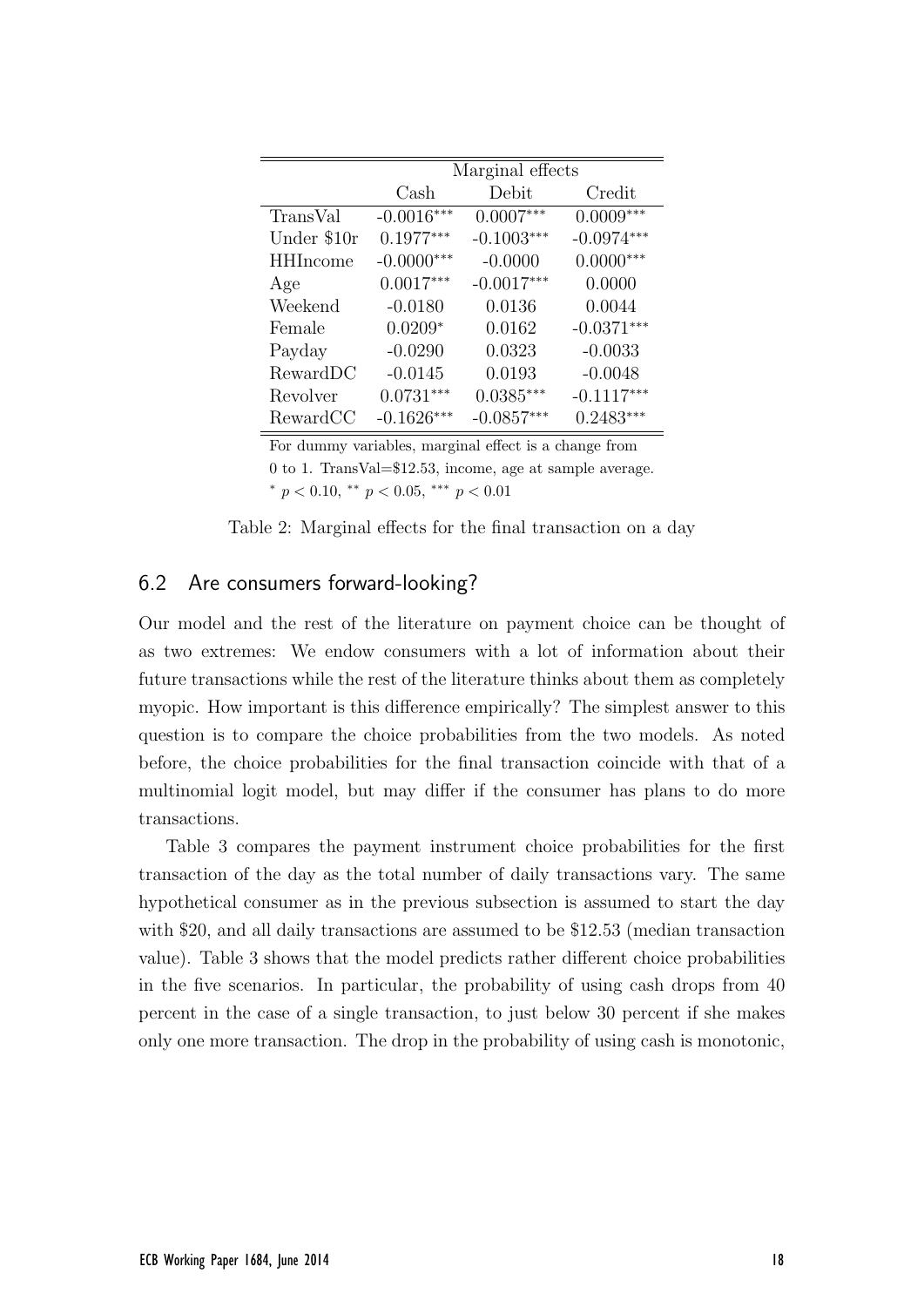| Daily        | Choice probabilities* |               |        |  |  |
|--------------|-----------------------|---------------|--------|--|--|
| transactions | Cash                  | Debit         | Credit |  |  |
|              |                       | 0.4070 0.2397 | 0.3533 |  |  |
| 2            | 0.2947 0.2851         |               | 0.4202 |  |  |
| 3            | 0.2289                | 0.3117        | 0.4595 |  |  |
|              | 0.1827                | 0.3303        | 0.4870 |  |  |
| 5            | 0.1484                | 0.3442        | 0.5074 |  |  |

<sup>∗</sup>Dummy variables set to 1, except for "Under\$10".

TransVal=\$12.53, income, age at sample average.

Table 3: Choice probabilities of the first daily transaction for different total number of transactions

in the case of a third transaction it is only roughly half of what it would otherwise be. Since our choice model (like other multinomial logit model) posses the independence of irrelevant alternatives property the relative probabilities of debit and credit do not change.

## 6.3 Withdrawal costs

Given the estimates of  $\alpha, \alpha_j, \beta, \gamma$  the model can be used to conduct a cost-benefit analysis of cash withdrawals. In particular, given  $\hat{\alpha}$  and  $\hat{\alpha}_j$ , we compute the average withdrawal cost by withdrawal methods in our sample:

$$
\bar{c}_j = \frac{\sum_n \sum_d \hat{\alpha} z_{nd} + \alpha_j}{N_j},
$$

where the denominator is the number of observed withdrawals using method  $j$  in the sample. This gives us a measure in units of consumer utility, which has no natural unit of measurement. To get a sense of how big withdrawal costs are, we compare it to the expected benefit of having cash, defined as:

$$
\Delta EV = E[V(p_T^{md}, 0, T)] - E[V(0, 0, T)],
$$

that is, the change in the expected utilities from making a payment of \$12.53 for the hypothetical consumer of the previous subsections. In fact, we compute this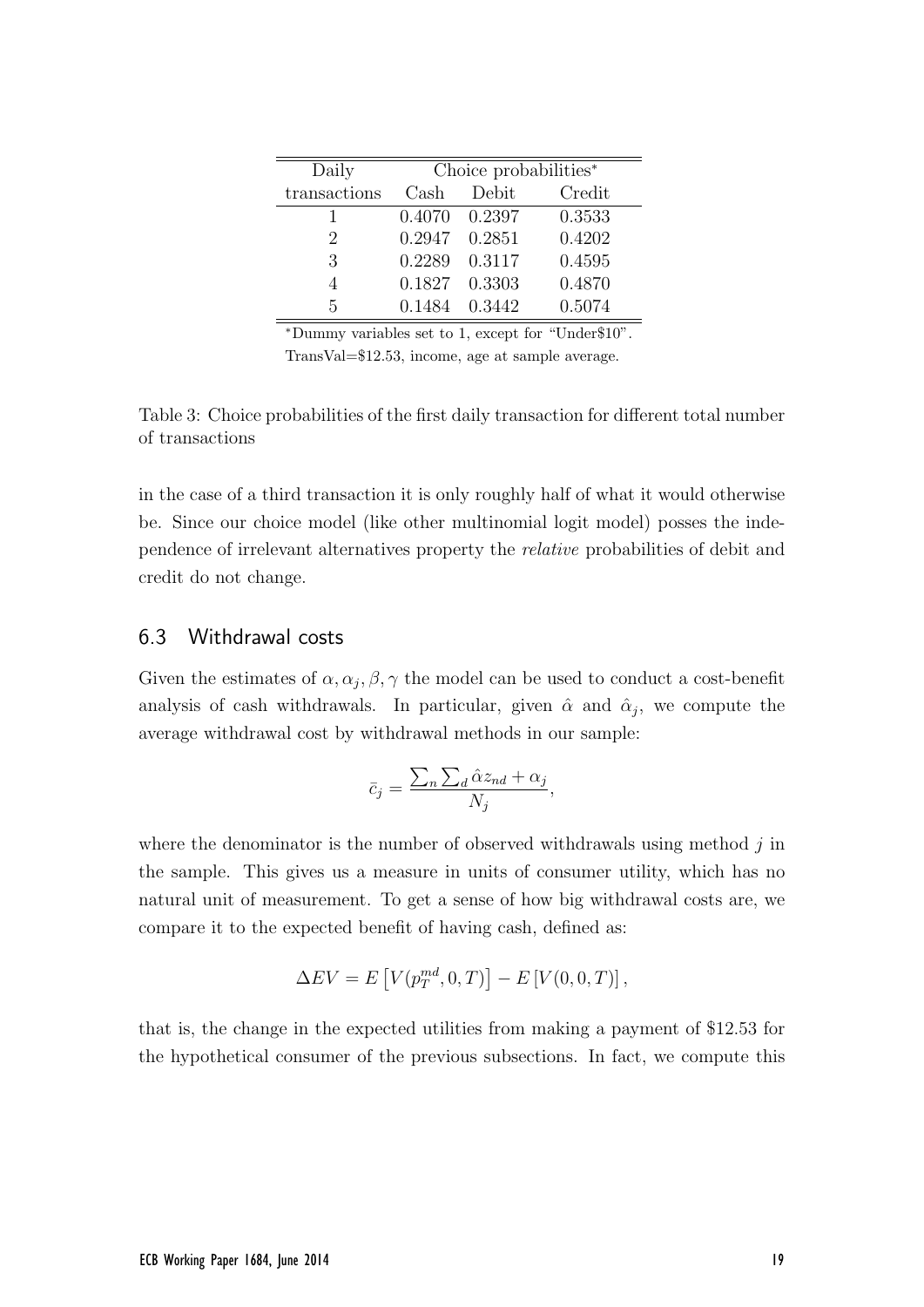|                 | Relative to                      |                 |                  |                 |  |
|-----------------|----------------------------------|-----------------|------------------|-----------------|--|
| Method          | $\Delta$ <i>EV</i> <sup>DC</sup> | $\Delta$ $EV^D$ | $\Delta E V^{C}$ | $\bar{c}_{ATM}$ |  |
| <b>ATM</b>      | 5.57                             | 4.34            | 2.84             | 1.00            |  |
| Cashback        | 7.51                             | 5.85            | 3.82             | 1.35            |  |
| Bank teller     | 6.59                             | 5.13            | 3.35             | 1.18            |  |
| Family & friend | 6.08                             | 4.74            | 3.10             | 1.09            |  |
| Other           | 6.38                             | 4.97            | 3.25             | 1.15            |  |

Table 4: Withdrawal costs

difference for debit and credit card holder ( $\Delta EV^{DC}$ ), debit card holders who do not have a credit card  $(\Delta EV^D)$  and credit card holders who do not own a debit card  $(\Delta EV^C)$ .

Table 4 shows that, depending on the withdrawal method, it takes anywhere between 6 to 8 (median-sized) transactions to recoup the average withdrawal cost for consumers who have a debit card and a credit card (with no debt). For those who can only use a debit card instead of cash, withdrawals are less costly (cash is more useful), it takes them 4 to 6 (median-sized) transactions to make up for the withdrawal cost. Those with only a credit card recoup these same costs in 3-4 transactions.

The table also shows that ATM withdrawals are the cheapest, in utility terms, followed by getting cash from family and friends, other sources (including employers, check-cashing stores, cash refunds from returning goods and unspecified locations), bank tellers and retail store cash back. The difference between the cheapest and the most expensive source is about 35 percent.

#### 6.4 Withdrawals

The solution to inventory theoretic models of cash demand (Baumol (1952), Tobin (1956), Alvarez and Lippi (2009)) is an  $(s, S)$  policy function, which specifies a level of cash balances s at which cash holdings are reset to S. As discussed above, consumers in our model do not optimize over the size of their withdrawals, they just withdraw enough cash that carries them through the day. Therefore a straight-forward comparison between our model and the inventory theoretic studies does not exist. We can, however, compute the probability that someone makes a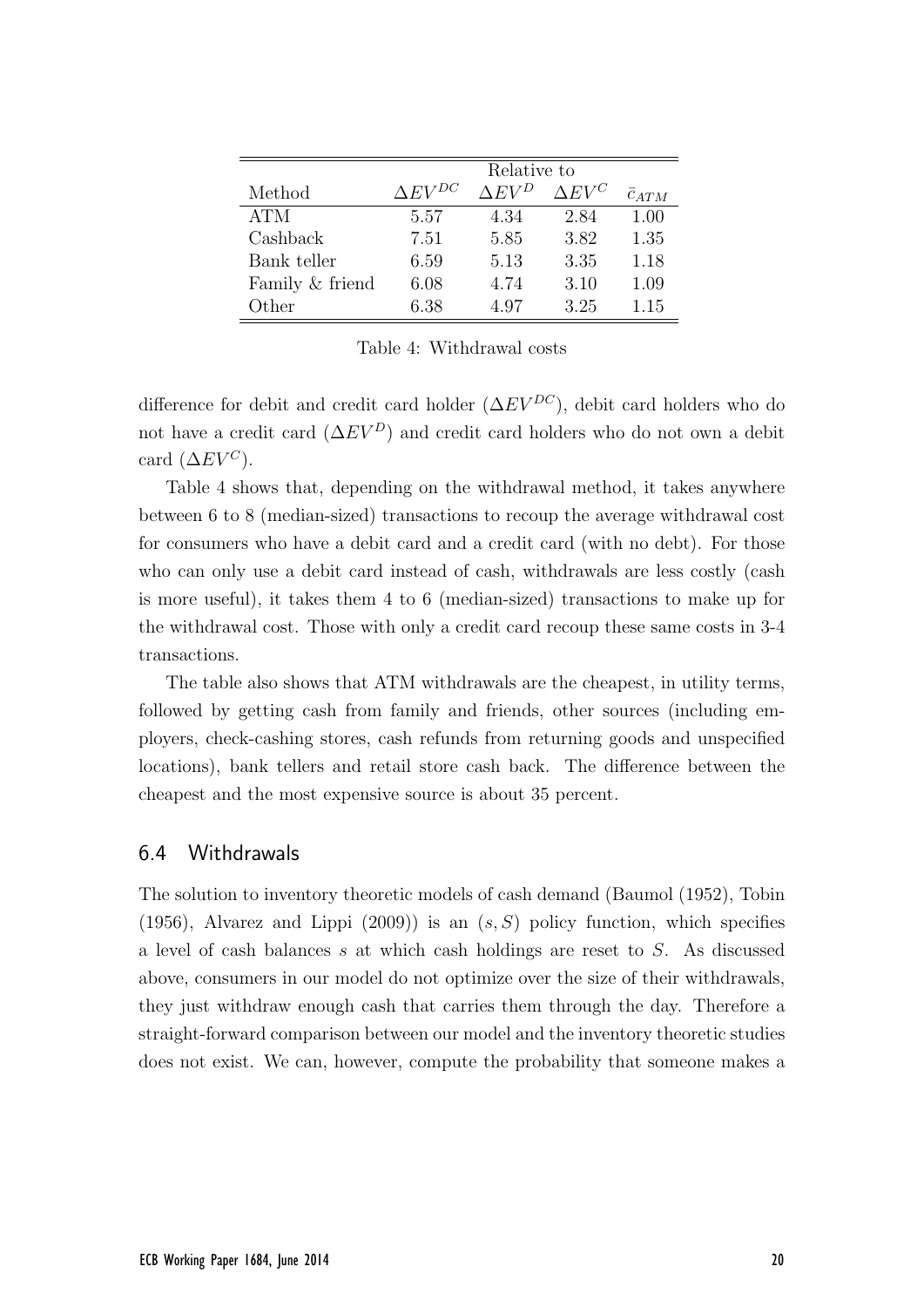withdrawal before a particular transaction.

Figure 3 depicts these probabilities for consumers with different payment instruments in their portfolio. The hypothetical scenario behind the graph is that a consumer (average income, average age, employed, men) knows that he will have to make two, \$12.50 transactions during the day. The horizontal axis denotes different amounts of cash in his wallet, before the withdrawal opportunity preceding the first transaction and the vertical axis denotes the probability that he will make a \$25 withdrawal before the first transaction. The different lines correspond to different bundles of available payment instruments.



Figure 3: Withdrawal probabilities with different payment instrument bundles

The solid line denotes the extreme case, where no credit or debit card is available to the consumer, therefore, he will have to make a withdrawal before the first transaction if he has less than \$12.50 in his wallet. If he has more than that, he can afford to wait with the withdrawal until after the first transaction. Note that withdrawal costs also have a random component, so there is an option value of waiting. Figure 3 shows that consumers will use this option half the time. Finally,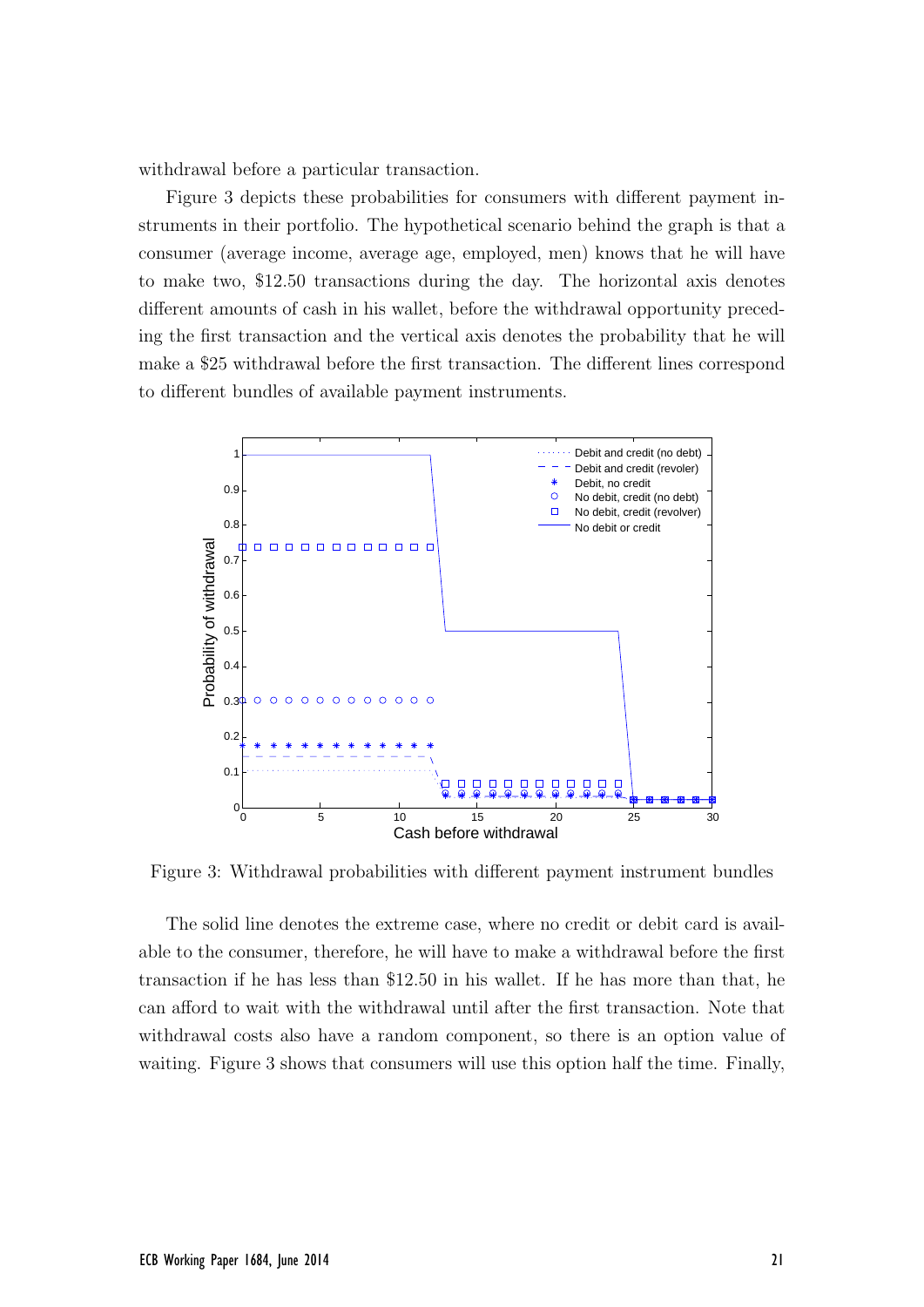if he has \$25 or more in his pocket already, there is no reason to get more cash.

The withdrawal decisions follow similar step-functions for every other payment instrument bundle. What stands out from the graph is, that a person who revolves credit card debt and has no debit card (squares) also values cash a lot and is very likely to make a withdrawal if he is low on cash  $( $$12.50$ ). The option$ to delay a withdrawal, if he has enough cash ( $\geq$ \$12.50) appears more valuable than for somebody without any alternative payment instrument, as indicated by the precipitous drop in the withdrawal probability. Since withdrawals are quite expensive, having just one additional option to complete a transaction already reduces the need for a withdrawal, especially if the benefits of the withdrawal (expanded bundle of available payment instruments) can only be enjoyed in just one additional transaction.

Similar line of reasoning explains why a convenience user of credit card (circles) will be not very likely to incur the cost of a withdrawal, even if their cash balances are low before the first transaction. Debit card users without a credit card (stars), are even less likely to make a withdrawal, suggesting that debit cards are a closer substitutes for cash payments (at least at lower values) than credit cards.

### 6.5 Shadow value of cash

Another way to measure the usefulness of cash, suggested by the monetary economics literature, is to compute the shadow value of cash, denoted by  $\lambda$ . This measures the change in the utility from relaxing the cash-in-advance constraint by an infinitesimal amount. We measure it by adding  $\Delta_{\$} = \$1, \$5, \$12.53$  to the beginning of day cash holdings of each individual on each day and compute the average of the resulting changes in expected utilities

$$
\lambda_{\Delta_{\$}} = E\left[W(m_{nd} + \Delta_{\$}, t = 1, w_1 = 0)\right] - E\left[W(m_{nd}, t = 1, w_1 = 0)\right],
$$

where  $m_{nd}$  is the actual amount of cash respondents had at the beginning of the day. Again, the same concept of  $\Delta EV$  is used to normalize  $\lambda$ . That is, we normalize the average estimated benefits of adding  $\Delta_{\$}$  dollars of cash to all consumers beginning of day payment instrument bundle, by the expected utility that expanding the payment instrument bundle from {debit, credit} to  $\{\Delta_{\$},\}$  debit, credit} would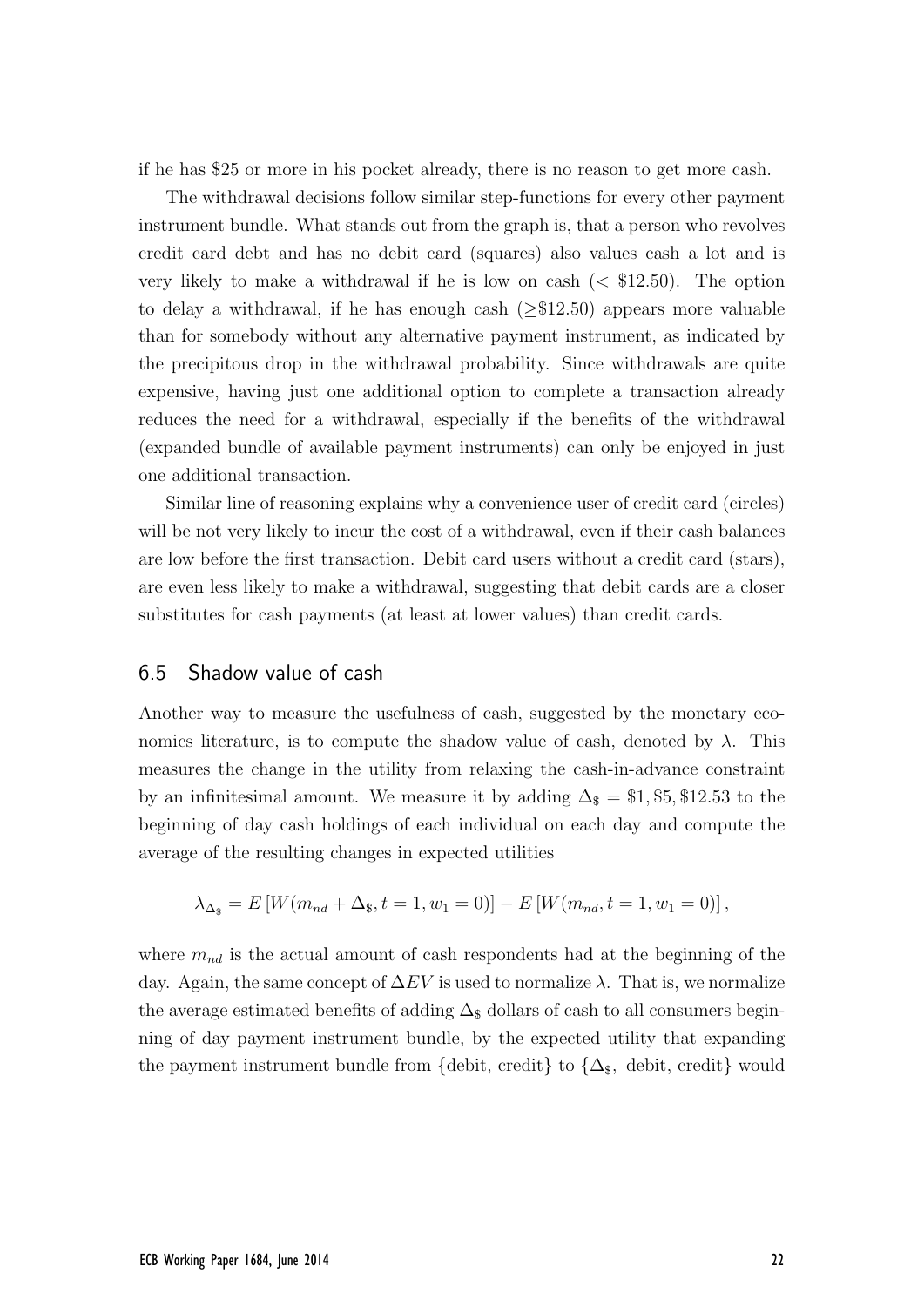give for a single  $\Delta_{\$}$  transaction.

$$
\frac{\lambda_{\$1}}{\Delta EV^{DC}} \sim 0.0164
$$
  

$$
\frac{\lambda_{\$5}}{\Delta EV^{DC}} \sim 0.1117
$$
  

$$
\frac{\lambda_{\$12.53}}{\Delta EV^{DC}} \sim 0.2892
$$

The costless relaxation of everybody's budget constraint by the median transaction amount (\$12.53) yields on average about a quarter of the expected utility of increasing the payment instrument choice set from debit and credit to cash, debit and credit of the hypothetical consumer of the subsection 6.3. The fact that this number is much lower than 1 suggests that a number of people in our sample are either already able to use cash for all of their transactions or only make transactions bigger than \$12.53; so for them the shadow value is zero. (Of course, doing away with the restriction of zero continuation value at the end of the day would change this.)

#### 6.6 Simulations

Table 5 displays various moments in our data and how the model does in replicating them. We considered several scenarios, the results for all of them are based on a 1,000 independent simulations.

First, to get an idea of how well the model does in explaining the data we ran a simulation of the model with the estimated parameters. Shocks were drawn according to the specified distributions and the exogenous beginning of the day cash balances were set to the values observed in the data ("DCPC starting cash"). Comparing the first two lines of the upper panel of the table shows that the model does fairly well in capturing the payment instrument choices. While the share of cash payments is somewhat underpredicted (46.57 percent vs. 49.9 percent is the data) and, correspondingly, debit and credit over predicted, the differences are fairly small.

On the other hand, the model does much worse with withdrawals, which is not entirely surprising given our simplistic framework. Comparing the first two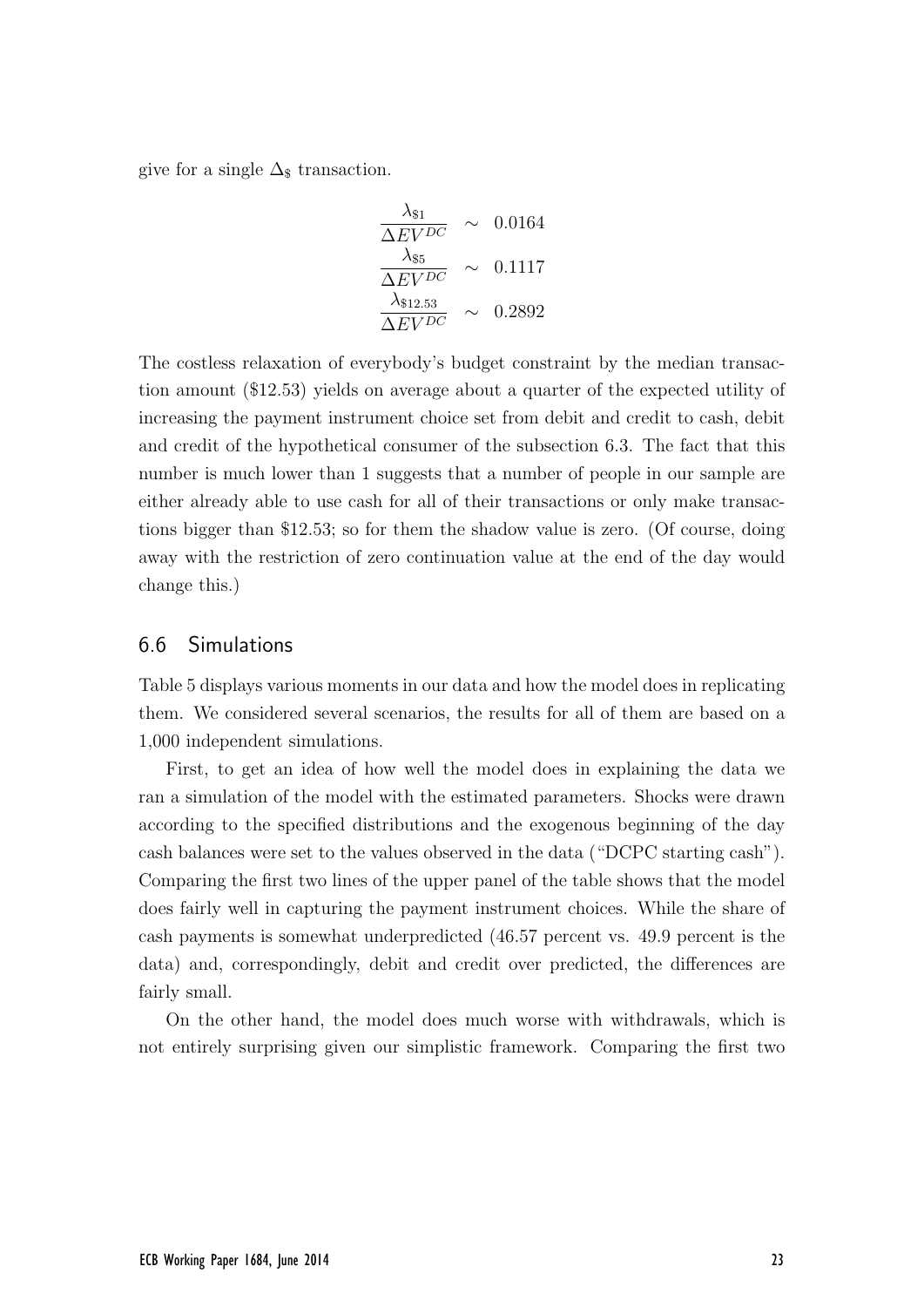| Payment instrument choice |                       |                |            |                  |             |        |  |
|---------------------------|-----------------------|----------------|------------|------------------|-------------|--------|--|
|                           | $\operatorname{Cash}$ |                | Debit card |                  | Credit card |        |  |
| Data                      | 0.4990                |                |            | 0.2906           |             | 0.2104 |  |
|                           |                       |                |            |                  |             |        |  |
| Simulation                |                       |                |            |                  |             |        |  |
| DCPC starting cash        | 0.4657                |                | 0.3131     |                  | 0.2212      |        |  |
| \$0 starting cash         | 0.2232                |                | 0.4567     |                  | 0.3201      |        |  |
| Simulation—No ATM         |                       |                |            |                  |             |        |  |
| DCPC starting cash        | 0.4589                |                | 0.3180     |                  | 0.2231      |        |  |
| \$0 starting cash         | 0.1978                |                |            | 0.4729           | 0.3293      |        |  |
| Simulation—Very Costly W  |                       |                |            |                  |             |        |  |
| DCPC starting cash        |                       | 0.4175         |            | 0.3492           |             | 0.2333 |  |
| \$0 starting cash         | 0.0066                |                |            | 0.6004           |             | 0.3930 |  |
|                           |                       |                |            |                  |             |        |  |
|                           |                       |                |            |                  |             |        |  |
| Withdrawals               |                       |                |            |                  |             |        |  |
|                           |                       | Number         |            | Share of methods |             |        |  |
|                           |                       | <b>ATM</b>     | Cash-back  | Bank teller      | Fam. & fr.  | Other  |  |
| Data                      | 479                   | 0.3549         | 0.0731     | 0.1545           | 0.2338      | 0.1837 |  |
|                           |                       |                |            |                  |             |        |  |
| Simulation                |                       |                |            |                  |             |        |  |
| DCPC starting cash        | 304                   | 0.4863         | 0.0155     | 0.1052           | 0.2418      | 0.1513 |  |
| \$0 starting cash         | 824                   | 0.4679         | 0.0182     | 0.1121           | 0.2442      | 0.1576 |  |
| Simulation-No ATM         |                       |                |            |                  |             |        |  |
| DCPC starting cash        | 246                   | $\overline{0}$ | 0.0427     | 0.2172           | 0.4433      | 0.2967 |  |
| \$0 starting cash         | 707                   | $\overline{0}$ | 0.0485     | 0.2228           | 0.4314      | 0.2972 |  |
| Simulation—Very Costly W  |                       |                |            |                  |             |        |  |
| DCPC starting cash        | $\overline{2}$        | 0.2115         | 0.1895     | 0.1905           | 0.2050      | 0.2035 |  |
| \$0 starting cash         | 35                    | 0.1989         | 0.2019     | 0.1991           | 0.2010      | 0.1991 |  |

Table 5: Simulation results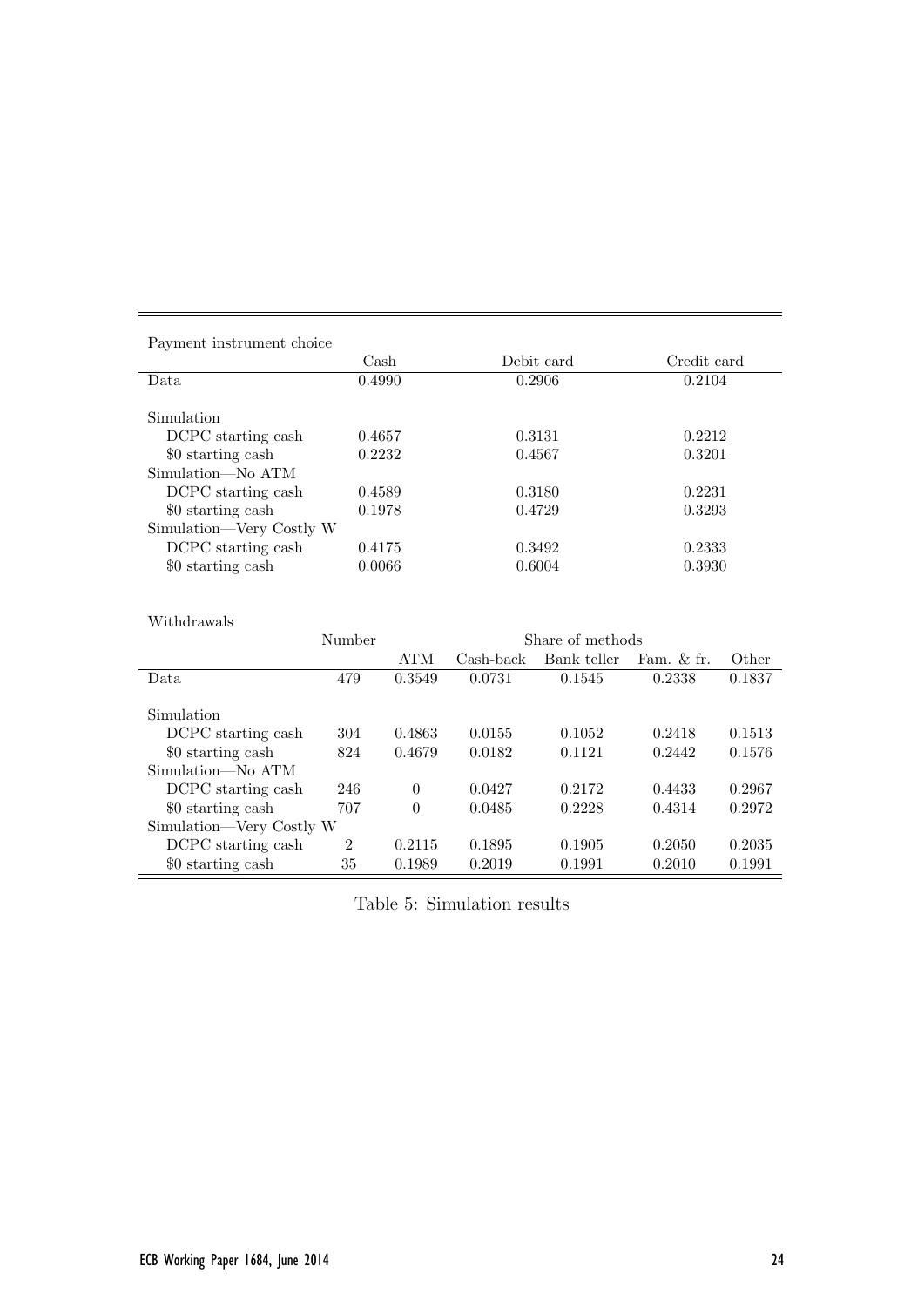lines of the bottom panel of Table 5 shows, that instead of the 479 withdrawals in the data, the model is only able to predict 304. We suspect three reasons for this. First, since the continuation value at the end of the days is set to zero and most individuals do not make more than 2 daily transactions, the high cost of withdrawals becomes prohibitive unless a very favorable shock is drawn. Second, we assume that agents start the day with an exogenous stock of cash, for which they do not have to pay. Therefore, many of them are able to make cash payments without making a withdrawal. Finally, out of the 1,722 individuals in our sample only 19 report not to have a debit or credit card, meaning that the majority of the households are able to transact even without cash.

To better understand the role of the beginning of the day cash balances, we re-ran the simulatinos with each consumers' beginning of day cash balances set to zero ("\$0 starting cash"). This leads to a considerable drop in cash payments: 22.32 percent versus 46.57 percent in the previous simulation. These simulations yield many more cash withdrawals than in the data (824 versus 479), but the distribution across withdrawal methods is rather similar to the "DCPC starting cash" simulation. Both simulations overpredict ATM withdrawals at the expense of, for the most part, bank teller and cash-back. Since cash-backs work differently in real life than the other methods, it requires a preceeding debit payment and we have not explicitly modeled this, it is no surprise that the prediction is off. The bank teller result is more discouraging.

A potential use of a structural model is to run policy experiments. The particular experiment we had in mind was to remove the possibility of ATM withdrawals (technically we made ATM withdrawals very costly). That is, we asked what cash use would look like today had ATMs not been invented? The answer can be found in the "Simulation—No ATM" sections of each panel in Table 5. Surprsingly, cash use does not change much in either model compared to the respective baseline simulations: Cash use drops by less than apercentage point in the model with the observed starting cash balances and about 2.5 percentage points in the model with \$0 starting cash balances. The number of withdrawals drops by about a sixth in both simulations and "Family and friends" become the primary source of cash. This highlights the partial equilibrium nature of our model: Where would family members and friends acquire this much additional cash?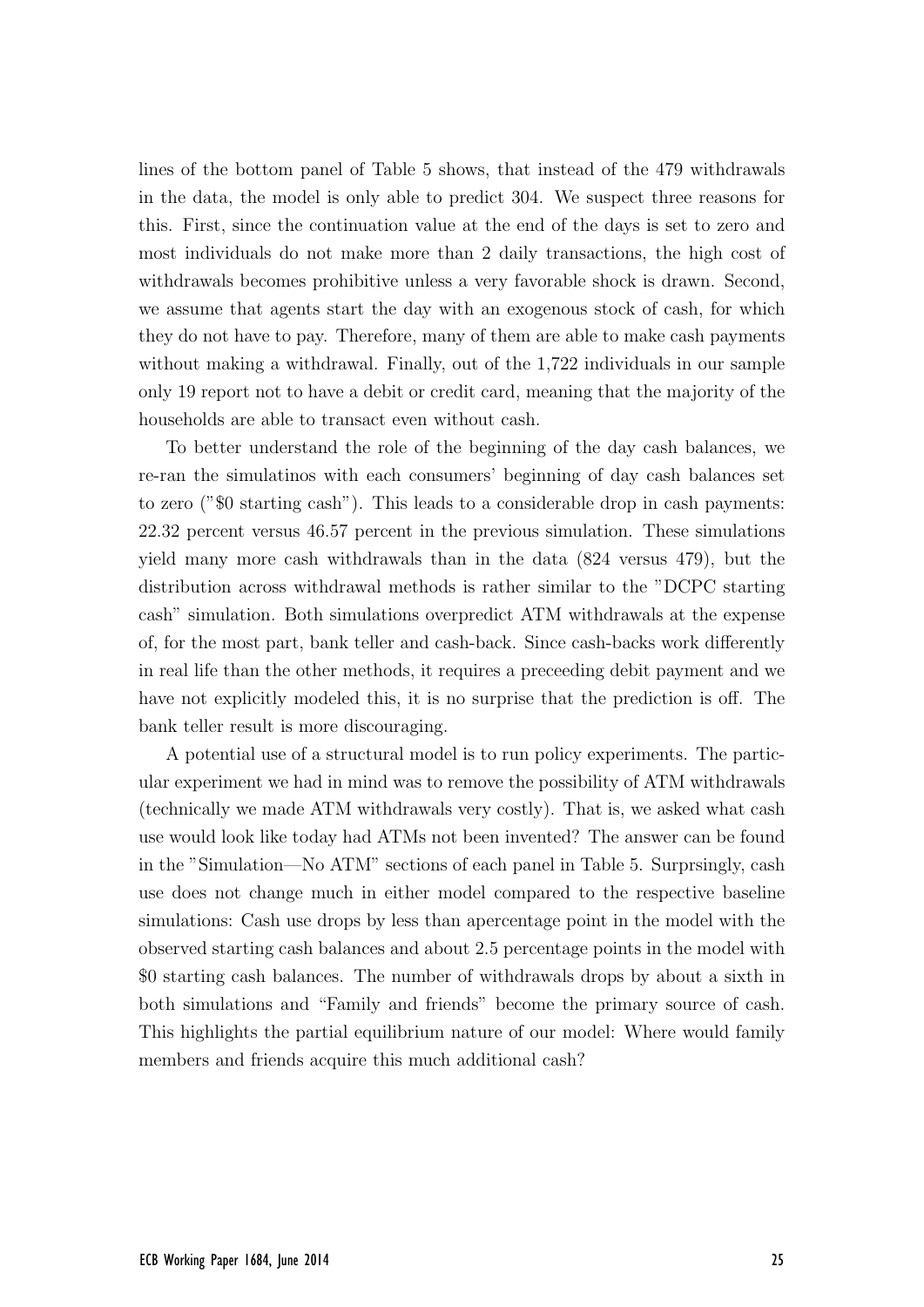Finally, to verify some of the above conjectures about what could be wrong with the model, we ran another experiment, where all withdrawal methods were made very expensive. In this case, the share of cash transactions dropped to 41.75 percent and 0.66 percent in the two simulations. This confirms that the exogenous starting cash balances drive the results to a very large extent. Interestingly, even with the extremely high withdrawal cost in these scenarios, withdrawals do not disappear from the economy. The 2 withdrawals reported on the penultimate line of the bottom panel of Table 5 shows that out of the 19 respondents who have no debit or credit card there are 2 days when the exogenous starting cash balances are not able to cover the spending during those days. In these cases respondents are forced to make a withdrawal regardless of the costs. Moreover, these 19 respondents record payments on 35 days, so when their beginning of day cash balances are set to \$0, they all have to make withdrawals on these days regardless of the withdrawal costs. The roughly uniform distribution across withdrawal methods shows that the random component of the cost drives this choice, the known components are equal(ly high).

All in all, the results of these simulations are mixed. On the one hand, the model yields reasonable predictions for payment instrument choice, which is encouraging, but the simplistic framework for withdrawals clearly hinders it from providing a clear link between cash withdrawals and payment instrument choice. Future work will be directed towards, an extension of the model that is able to explain observed withdrawal amounts, not just frequencies. This will help relax the assumption of only one withdrawal a day. Perhaps even more restrictive in the current formulation is that of the zero end of day continuation value. This was originally motivated by computational considerations: evaluating long sequences of transactions is still quite slow. A solution to this can be a change in the information structure of the model: Not giving consumers full information about future transaction-specific variables enables us to recast the finite period model into an infinite horizon model. Solving for the value function in that model is more involved, however.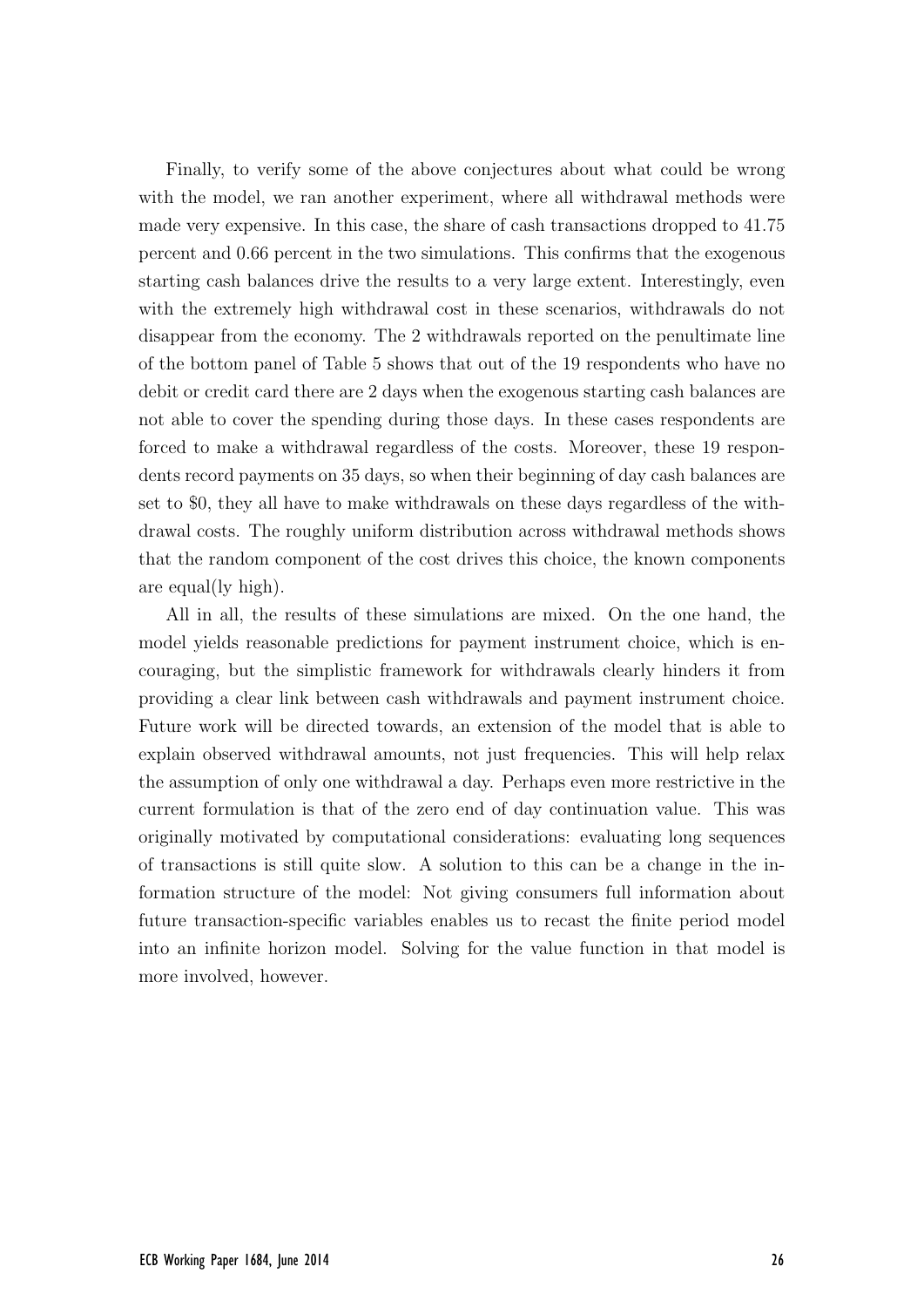# 7 Conclusion

Using a new, transaction-level data set of consumer payment choice, we are able to further our understanding of how consumers prefer to settle transactions. First, payment instrument bundles matter: Whether consumers earn rewards on their credit cards or pay interest on credit affects their choices markedly. Second, technology matters: Even in the simple model of this paper, we see substantial differences in the cost of obtaining cash. Third, payment instrument choice is ultimately a dynamic decision: Using an instrument for a transaction may limit its availability in future transactions. While much of monetary economics has focused on analyzing the optimal withdrawal policy that helps agents transact at minimal cost, an alternative margin that consumers can exploit in liquid asset management is payment instrument choice. As financial innovation blurs the boundary between transactions and savings accounts, this margin is likely to become even more important.

# Bibliography

Alvarez, Fernando and Francesco Lippi. 2009. "Financial Innovation and the Transactions Demand for Cash." Econometrica 77 (2):363–402.

———. 2012. "A Dynamic Cash Management and Payment Choice Model." Mimeo, Consumer Finances and Payment Diaries: Theory and Empirics.

- Bar-Ilan, Avner. 1990. "Overdrafts and the Demand for Money." American Economic Review 80 (5):1201–16. URL http://ideas.repec.org/a/aea/aecrev/v80y1990i5p1201-16.html.
- Baumol, William J. 1952. "The Transactions Demand for Cash: An Inventory Theoretic Approach." The Quarterly Journal of Economics 66 (4):pp. 545–556.
- Bounie, David and Yassine Bouhdaoui. 2012. "Modeling the Share of Cash Payments in the Economy: an Application to France." *International Journal of* Central Banking 8 (4):175–195.